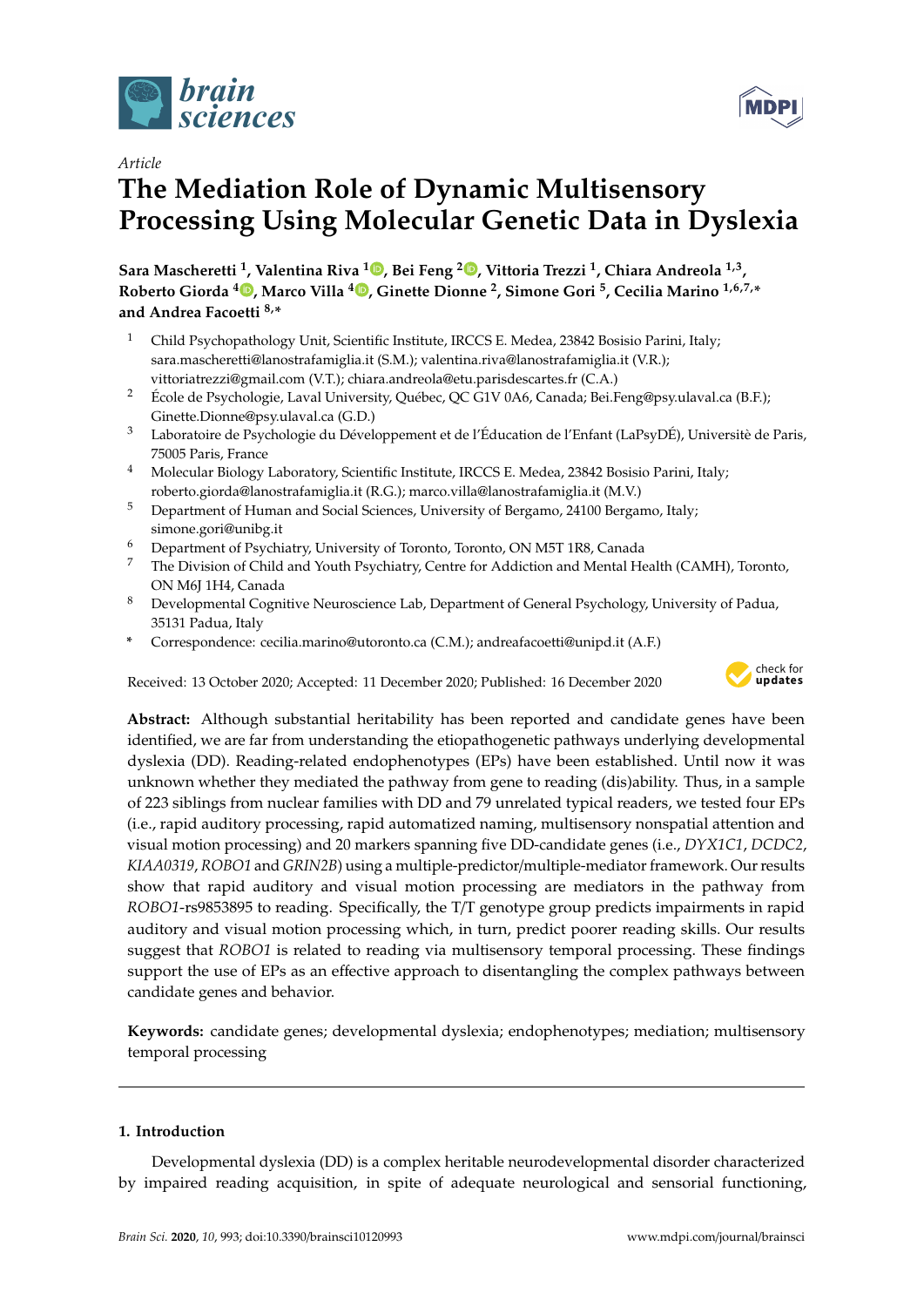educational opportunities and average intelligence [\[1\]](#page-12-0). DD is one of the most common neurodevelopmental disorders affecting about 7% of school-age children across languages and is often associated with undesirable outcomes [\[2\]](#page-12-1), as well as negative social impact and economic burden [\[3\]](#page-12-2).

Subsequent to earlier descriptions of high familial aggregation of DD [\[4\]](#page-12-3), substantial heritability typical of a complex trait has been reported [\[5\]](#page-12-4). Although they have not been found to be associated with DD-related traits by recent GWAS [\[6](#page-12-5)[–9\]](#page-12-6) and in a large cross-linguistic sample [\[10\]](#page-12-7), nine genes have been replicated in at least one independent sample by candidate genes studies: *DYX1C1*, *DCDC2*, *KIAA0319*, *C2orf3*, *MRPL19*, *ROBO1*, *FAM176A*, *NRSN1*, *KIAA0319L* and *FMR1* [\[11\]](#page-12-8). In our previous studies, we reported the association of single nucleotide polymorphisms (SNPs) spanning the *DYX1C1*, *DCDC2*, *KIAA0319*, *ROBO1*, and *GRIN2B* genes with DD and DD-related quantitative traits in Italian nuclear families with DD [\[12–](#page-12-9)[18\]](#page-13-0). Recent evidence has shown that *DYX1C1*, *DCDC2*, *KIAA0319*, *ROBO1*, and *GRIN2B*, affect neuronal migration, neurite outgrowth, cortical morphogenesis and ciliary structure and function. On the contrary, little is known about the *C2orf3* and *MRPL19* candidate genes whose expression is strongly correlated with *DYX1C1*, *ROBO1*, *DCDC2* and *KIAA0319* across different brain regions [\[11\]](#page-12-8).

Although genetic results have contributed to the understanding of the molecular mechanisms involved at an etiological level, pathways linking genetic variations to clinical manifestation remain poorly understood. Testing endophenotypes (EPs) or intermediate phenotypes (IPs) as mediating variables has been proposed as a useful approach to disentangling the complex pathways between genes and behavior [\[19–](#page-13-1)[22\]](#page-13-2). Furthermore, testing the mediating effects of EPs/IPs is particularly relevant in candidate gene studies of complex disorders, as it can improve the understanding of clinical heterogeneity and, conceivably, help reshape the classical nosological systems and diagnostic categories and pave the way for targeted remediation treatments [\[19](#page-13-1)[–22\]](#page-13-2). EPs/IPs reflect lower-level neurophysiological, biochemical, endocrinological, neuroanatomical, cognitive or neuropsychological processes [\[19,](#page-13-1)[23,](#page-13-3)[24\]](#page-13-4) associated with a trait or disorder and might link specific genes to a phenotype [\[25](#page-13-5)[,26\]](#page-13-6).

Some well-studied cognitive (i.e., phonological awareness—PA, rapid automatized naming—RAN, visual and auditory attention) and sensory mechanisms (i.e., rapid auditory processing—RAP, visual motion processing) have been associated with and predict DD [\[27](#page-13-7)[–50\]](#page-14-0). Among the above-cited IPs, visual motion processing, RAP, multisensory non-spatial attention and RAN have recently been established as solid and valuable EPs for DD [\[51\]](#page-14-1). Heritability was found to be high for all these traits [\[51](#page-14-1)[–57\]](#page-15-0). Moreover, recent findings have shown associations between DD-candidate risk genes and visual motion processing and RAN. A deletion in intron 2 of the *DCDC2* gene has been specifically associated with a visual motion deficit underlying the magnocellular-dorsal (M-D) stream in both subjects with DD and typical readers [\[58,](#page-15-1)[59\]](#page-15-2). In a Canadian sample with DD, the *DYX1C1*-rs3743205 showed significant association with RAN [\[60\]](#page-15-3).

Several animal studies have tested the links between DD-candidate the genes and cognitive and sensorial processes underlying reading acquisition. Although negative findings have also been reported [\[61\]](#page-15-4), in utero RNAi of *DYX1C1* has been associated with deficits in RAP, spatial working memory performance, learning and memory performance [\[62,](#page-15-5)[63\]](#page-15-6). The embryonic RNAi of *Kiaa0319* expression has resulted in RAP and spatial learning deficits [\[64\]](#page-15-7). *Dcdc2a* knockout mice have shown deficits in visuospatial memory, visual discrimination and long-term memory, working memory, reference memory and auditory processing [\[65,](#page-15-8)[66\]](#page-15-9), as well as increased excitability and decreased temporal precision in action potential firing [\[67\]](#page-15-10), and increased functional excitatory connectivity between layer 4 lateral connections in the somatosensory neocortex mediated by subunit *Grin2B* [\[68\]](#page-15-11).

While the above findings provide initial evidence that specific links between molecular genetic variants and EPs/IPs exist, evidence in support of a mediating role of EPs/IPs in the pathway from genes to DD is missing. In this study, we conducted a mediation analysis to concurrently test direct and indirect effects from multiple predictors (i.e., 20 SNPs spanning five DD-candidate genes) to DD via multiple mediators (i.e., visual motion processing, RAP, multisensory non-spatial attention and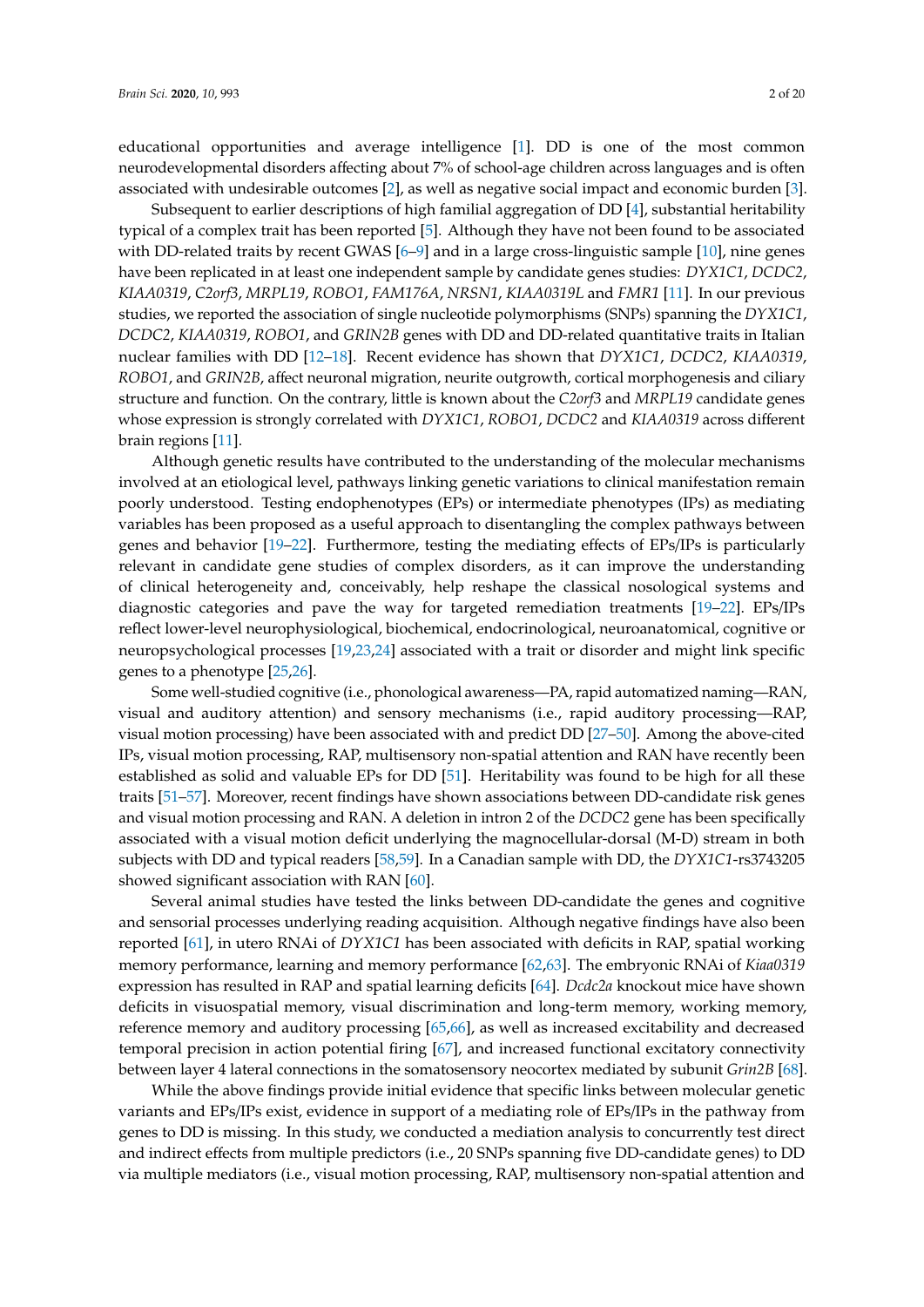RAN) in a sample of 223 siblings from nuclear families with DD and 79 unrelated typical readers. Using multiple predictors yields an estimate of the unique effect of each SNP upon the behavioral phenotype (directly and indirectly through the mediator), relative to the other polymorphisms in the model [\[69\]](#page-15-12). In addition, using multiple mediators allows researchers to: (i) determine whether the set of mediators mediates the effect of genes on the behavioral outcomes; (ii) explore the extent to which specific EPs account for the association between genotype and phenotype, after having accounted for the presence of other mediators in the model; (iii) reduce the likelihood of parameter bias due to omitted variables; and (iv) pit competing theories against one another within a single model [\[70\]](#page-15-13). By concurrently testing direct and indirect effects from multiple SNPs spanning historical DD-candidate genes to reading (dis)ability via multiple mediators, the present study aimed to represent a step forward from our previous analyses. Based on our own previous findings and the literature, we hypothesized that SNPs spanning historical DD-candidate genes would be associated with decreased reading performance via their impact on the cognitive and sensorial EPs that support and predict reading skills.

#### **2. Materials and Methods**

The study was conducted in accordance with the Declaration of Helsinki and the protocol was approved by the Scientific Review Board and the Bioethics Committee of the Scientific Institute, IRCCS Eugenio Medea (Ricerca Corrente "2019, 2020").

#### *2.1. Sample*

The sample consisted of two merged subsamples. The first subsample included 229 offspring belonging to 100 nuclear families with DD who are part of an ongoing project on the genetic basis of DD [\[18\]](#page-13-0). The second subsample consisted of 83 unrelated typical readers from a community-based cohort [\[51\]](#page-14-1). Either blood or mouthwash samples were obtained from both subsamples for DNA collection. Of the total sample  $(n = 312)$ , a DNA sample was available from 302 subjects (99 probands, 124 siblings and 79 typical readers).

#### *2.2. Genotypic Assessment*

Twenty SNPs from 5 DD-candidate genes (i.e., *DYX1C1*, *DCDC2*, *KIAA0319*, *ROBO1* and *GRIN2B*) were genotyped in previous studies (Table [1\)](#page-3-0). We selected them because they had been significantly associated with DD-related phenotypes in at least one independent sample. Exons 2 and 10 of the *DYX1C1* gene were amplified from genomic DNA (primer sequences and amplification protocols are available from the authors on request). A 0.5 microlitre aliquot of each amplified DNA sample was labelled with a BigDye Terminator Cycle Sequencing Kit (Applied Biosystems, Monza, Italy) and sequenced on an ABI Prism 3500xL Genetic Analyzer (Applied Biosystems, Monza, Italy). Sequences were aligned with Autoassembler (Applied Biosystems) and scored for known and new polymorphisms. Subjects were assessed for polymorphisms at rs3743205G/A, rs57809907G/T and rs189983504 C/G. Genotyping of the intron 2 deletion of READ1 was described previously [\[18\]](#page-13-0). Briefly, the common 2445-bp deletion was genotyped by allelic-specific amplification with a combination of three primers in one reaction. Markers *DCDC2*-rs793862A/G, *DCDC2*-rs793842C/T and *KIAA0319*-rs2038137G/T were typed by PCR amplification followed by sequencing (primer sequences are available on demand). Polymorphisms rs333491A/G, rs6803202C/T, rs9853895C/T and rs7644521T/C in *ROBO1*, rs4504469C/T and rs9461045C/T in *KIAA0319* and rs2143340A/G in *TTRAP* (covering the 77-kb region spanning the gene *TTRAP* and the first four exons of the neighboring gene *KIAA0319* and found to be associated with DD) were analyzed with quantitative PCR and typed using TaqMan SNP Genotyping assays (Life Technologies) on a 7900HT Sequence Detection System (Life Technologies). Amplifications of markers rs5796555-/A, rs1012586G/C, rs2268119A/T, rs2216128T/C, rs11609779C/T and rs2192973C/T in *GRIN2B* were performed in 10-microliter reactions using JumpStart Red ACCUTaq LA DNA polymerase (Sigma) and the following protocol: 30 s at 96 °C, 35 cycles of 15 s at 94 °C/20 s at 58 ◦C/30 s at 68 ◦C, 5 min final elongation time. Sequencing reactions were performed with a BigDye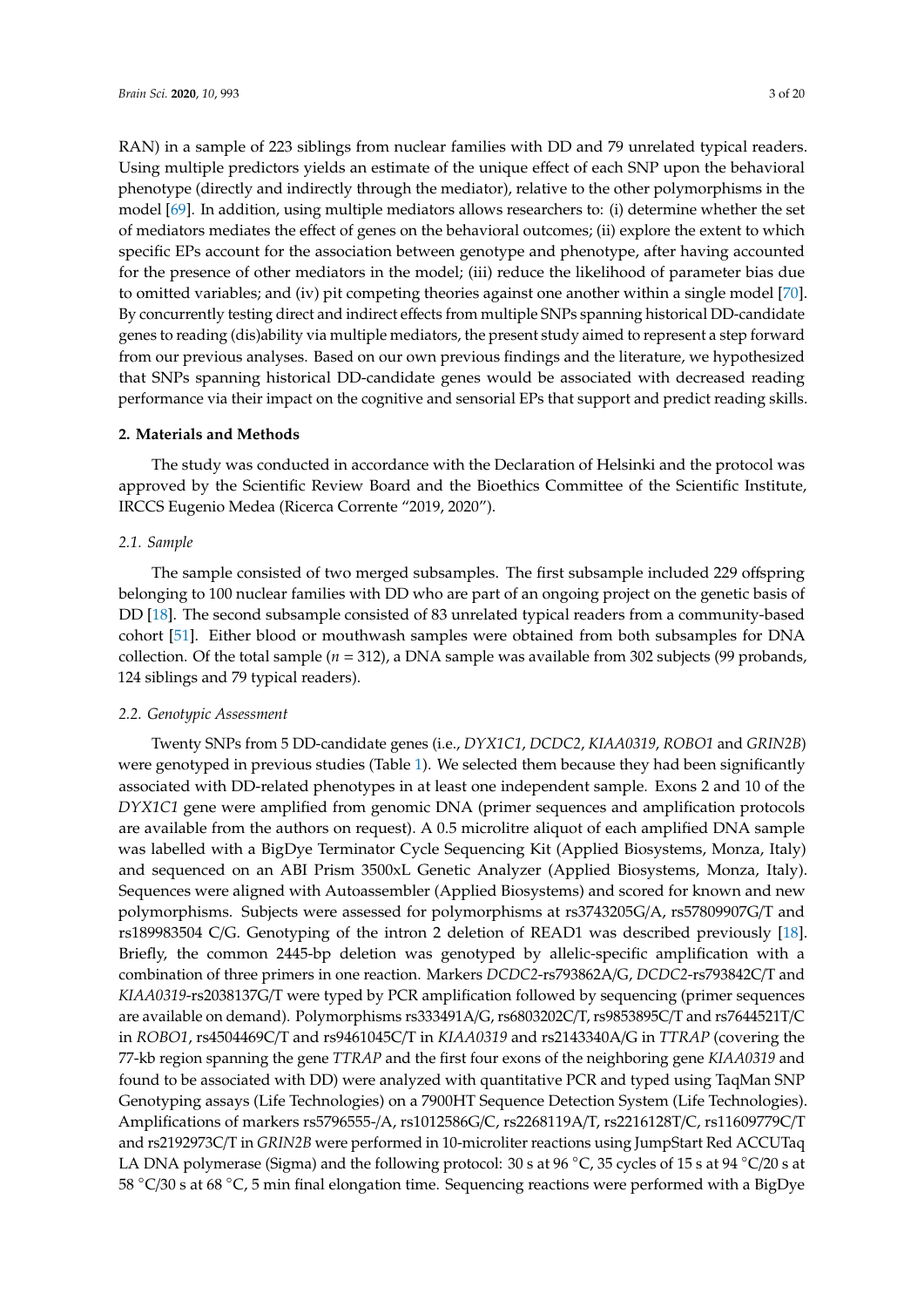Terminator Cycle Sequencing Kit (Applied Biosystems, Monza, Italy) and ran on an ABI Prism 3500xL Genetic Analyzer (Applied Biosystems, Monza, Italy) (primer sequences available upon request). Table [1](#page-3-0) shows allelic frequencies and Hardy-Weinberg equilibrium (HWE) for the selected markers calculated in the unrelated subjects (i.e., probands with DD and typical readers). Genotype distributions did not significantly deviate from the HWE.

<span id="page-3-0"></span>

|          |                        | Allele            | Frequency in Unrelated Subjects * | Hardy-Weinberg Equilibrium |  |
|----------|------------------------|-------------------|-----------------------------------|----------------------------|--|
| DYX1C1   | rs3743205              | $\mathsf G$       | 0.927                             | 0.018                      |  |
|          |                        | A                 | 0.073                             |                            |  |
|          | rs57809907             | ${\mathsf G}$     | 0.891                             | 0.984                      |  |
|          |                        | $\mathbf T$       | 0.109                             |                            |  |
|          | rs189983504            | $\mathsf{C}$      | 0.899                             | 0.546                      |  |
|          |                        | $\mathsf G$       | 0.101                             |                            |  |
| DCDC2    | rs793842               | $\mathsf{C}$      | 0.584                             | 0.196                      |  |
|          |                        | $\mathbf T$       | 0.416                             |                            |  |
|          | READ1                  | Deletion $^\circ$ | 0.078                             | 0.286                      |  |
|          | rs793862               | ${\bf G}$         | 0.758                             | 0.581                      |  |
|          |                        | A                 | 0.242                             |                            |  |
|          | rs4504469              | $\mathsf C$       | 0.634                             | 0.527                      |  |
|          |                        | $\mathbf T$       | 0.366                             |                            |  |
|          | rs2038137              | ${\bf G}$         | 0.642                             | 0.556                      |  |
| KIAA0319 |                        | $\mathbf T$       | 0.358                             |                            |  |
|          | rs9461045              | $\mathsf C$       | 0.792                             | 0.306                      |  |
|          |                        | T                 | 0.208                             |                            |  |
|          | rs2143340 <sup>§</sup> | А                 | 0.839                             | 0.181                      |  |
|          |                        | $\mathsf G$       | 0.161                             |                            |  |
|          | rs333491               | A                 | 0.545                             | 0.378                      |  |
|          |                        | G                 | 0.455                             |                            |  |
|          | rs6803202              | $\mathsf{C}$      | 0.494                             | 0.361                      |  |
|          |                        | $\mathbf T$       | 0.506                             |                            |  |
| ROBO1    | rs9853895              | $\mathsf C$       | 0.587                             | 0.232                      |  |
|          |                        | $\mathbf T$       | 0.413                             |                            |  |
|          | rs7644521              | $\mathbf T$       | 0.836                             | 0.744                      |  |
|          |                        | $\mathsf{C}$      | 0.164                             |                            |  |
| GRIN2B   | rs5796555              | $\frac{1}{2}$     | 0.694                             | 0.498                      |  |
|          |                        | А                 | 0.306                             |                            |  |
|          | rs1012586              | ${\bf G}$         | 0.695                             | 0.126                      |  |
|          |                        | $\mathsf{C}$      | 0.305                             |                            |  |
|          | rs2268119              | A                 | 0.768                             | 0.729                      |  |
|          |                        | $\mathbf T$       | 0.232                             |                            |  |
|          | rs2216128              | A                 | 0.784                             | 0.593                      |  |
|          |                        | ${\bf G}$         | 0.216                             |                            |  |
|          | rs11609779             | $\mathsf{C}$      | 0.817                             | 0.310                      |  |
|          |                        | $\mathbf T$       | 0.183                             |                            |  |
|          | rs2192973              | G                 | 0.775                             | 0.410                      |  |
|          |                        | $\boldsymbol{A}$  | 0.225                             |                            |  |

**Table 1.** Allele frequencies and Hardy-Weinberg equilibrium's *p*-values.

\* Probands with developmental dyslexia (DD) and typical readers. ◦ Microdeletion of the compound short tandem repeat in intron 2 of *DCDC2*. § Marker rs2143340A/G is located on intron 2 of the *TTRAP* gene. HWE threshold: For *DYX1C1* and *DCDC2*: *p* = 0.017 (0.05/3); for *KIAA0319* and *ROBO1*: *p* = 0.013 (0.05/4); for *GRIN2B*: *p* = 0.008 (0.05/6) (Ludwig et al., 2010; Mascheretti et al., 2015). Significant HWE *p*-values are reported in bold.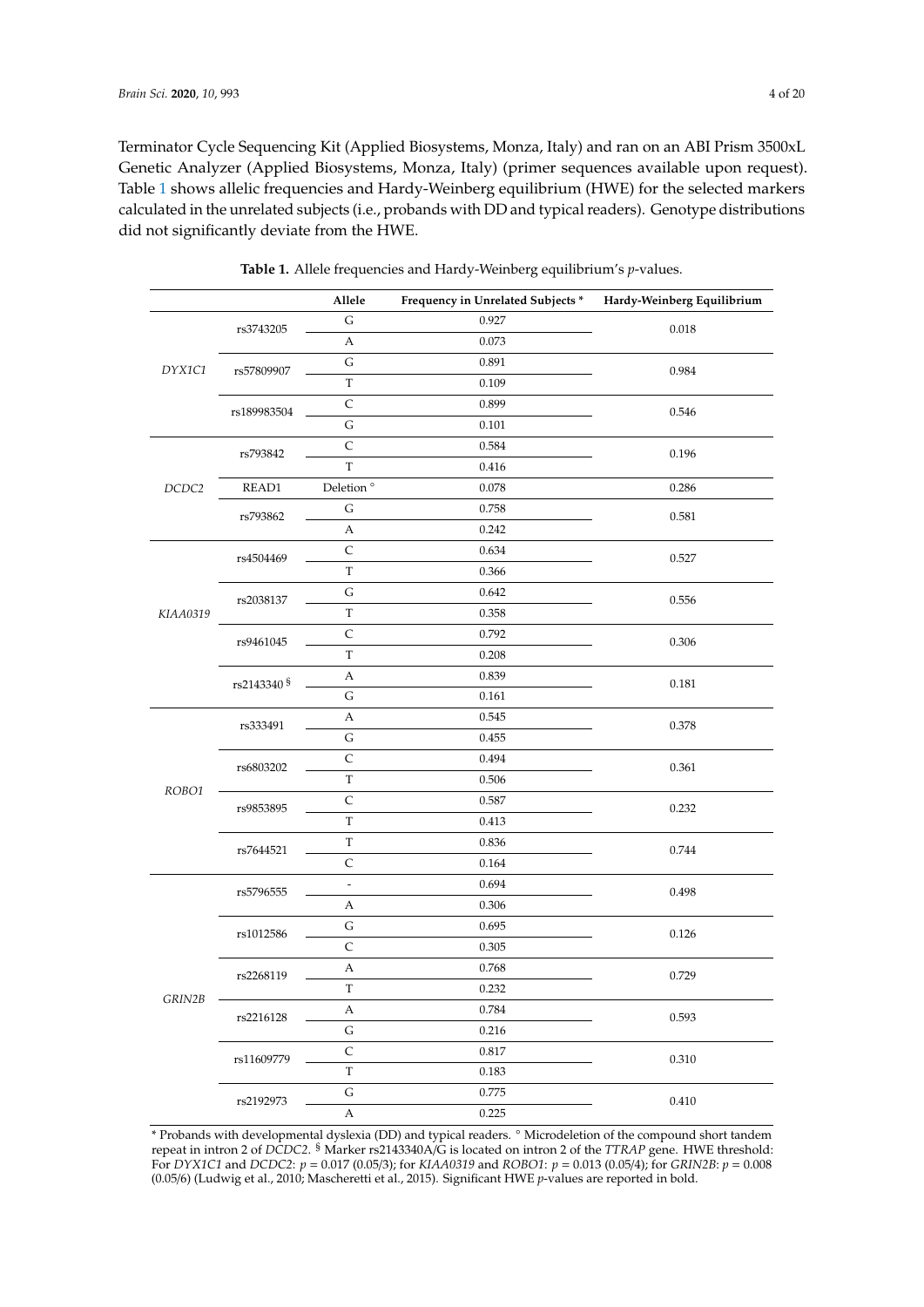The linkage disequilibrium structure of each gene was analyzed using only the unrelated subjects; linkage disequilibrium was obtained and laid out in Haploview 4.0 (Figure S1).

For those SNPs with a minor allele frequency (MAF) ≥ 35% (i.e., *DCDC2*-rs793842C/T, *KIAA0319*-rs4504469C/T, *KIAA0319*-rs2038137G/T, *ROBO1*-rs333491A/G, *ROBO1*-rs6803202T/C, *ROBO1*-rs9853895C/T), the additive genetic model was tested and the genotypes were classified into three-level variables. For all the other SNPs, the effect of the presence/absence of the minor allele was tested and the genotypes were classified into two-level variables.

#### *2.3. Endophenotypic Assessment*

#### 2.3.1. Rapid Auditory Processing: Temporal Order Judgment Task

RAP was assessed by a temporal order judgment task using two complex tones composed of frequencies within the speech range, each lasting 40 ms. The two tones differed in their fundamental frequency (A:  $F0 = 100$  Hz for the low tone and B:  $F0 = 305$  Hz for the high). Stimulus pairs were created by placing the two stimuli into the two possible combinations (AB and BA; chance level  $=50\%$ ) with five randomly presented different inter-stimulus intervals (ISIs; i.e., 20, 40, 80, 120 and 280 ms). The children had to indicate the order of the tones after each trial, while the experimenter entered their responses pressing the corresponding key on the computer keyboard; no visual feedback on response accuracy was provided. Each trial started with the appearance of the fixation point (500 ms), and the participants were instructed to keep their eyes on it throughout the trial. The experimental session consisted of 40 trials (8 trials  $\times$  5 ISIs). The dependent variable was the mean among percentage of response accuracy for each ISI. An eight-stimulus pair with an ISI of 500 ms training session was held to familiarize the children with the task; visual feedback on response accuracy was provided. A value was then conferred to each ISI for each participant (i.e., 1 for "below or equal to the 25th percentile of distribution"; 2 for "between the 25th and the 75th percentile of distribution"; 3 for "above or equal to the 75th percentile of distribution") according to the distribution obtained from the total sample.

#### 2.3.2. Rapid Automatized Naming

Cross-modal mapping from visual stimuli to the correspondent spoken words was measured by using a discrete rapid automatized naming task, in which a single solidly colored circle was presented (i.e., red, blue, white or green). A non-alphanumeric RAN task was used, since previous findings have shown that it predicts later reading performance [\[43\]](#page-14-2) without being biased by reading experience or early differences in reading ability. Each trial started with the appearance of the fixation point (500 ms) and the participants were instructed to keep their eyes on the fixation point (i.e., a 1° of visual angle cross appearing at the center of the screen) throughout the trial. After a blank of 50 ms, a colored circle (diameter  $= 4.5$  cm) appeared in the center of the screen and remained there until the participant responded. The participants had to name the colors of the circles as fast as possible. The experimenter entered response accuracy by pressing the corresponding key on the computer keyboard; no feedback was provided. Both vocal RTs and error rates were recorded by the computer. The inter-trial interval was 1550 ms. The experimental session consisted of 32 discrete trials divided into two blocks of 16 trials each (4 trials for each color). The dependent variable was the mean time in milliseconds (ms, RAN\_rt) for all the correctly named trials. RTs longer than 1000 ms were defined as outliers and were excluded from the data set before the analyses were carried out. In order to avoid a scaling effect in mediation analyses [\[70\]](#page-15-13), RAN\_rt was normalized within the sample.

#### 2.3.3. Multisensory Non-Spatial Attention: Visual and Auditory Attention Tasks

The description has been reported in detail in another study [\[71\]](#page-15-14). In the visual orienting attention task, two circles were presented peripherally, one to the left and one to the right of the fixation point. The peripheral cue involved one of the circles flashing on (40 ms in duration) and then off. The visual target stimulus (40 ms in duration) was a dot (0.5°) in the center of one of the two circles. Stimuli were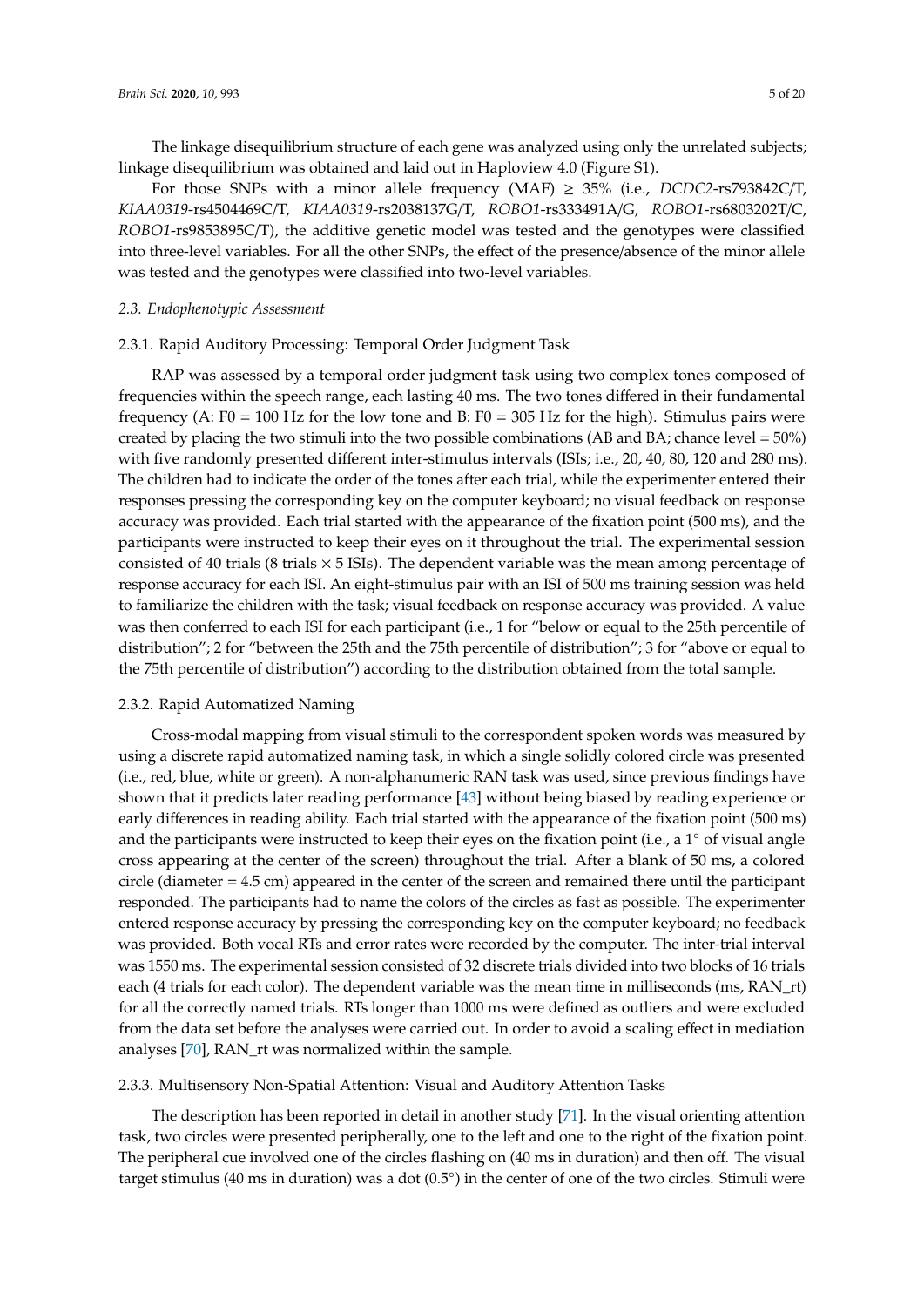white on a black background and had a luminance of 24 cd/m<sup>2</sup>. In the auditory orienting attention task, the sounds were transmitted through headphones. An auditory cue (40 ms in duration) consisting of a single pure tone of 1000 Hz was transmitted to either the left or the right ear followed by a target sound (40 ms in duration) consisting of a single pure tone of 800 Hz played either in the same or in the opposite ear. Each trial started with the appearance of the fixation point (i.e., a 1◦ of visual angle cross appearing at the center of the screen) and the participants were instructed to keep their eyes on it throughout the trial. The two lateral circles appeared on the display only in the visual orienting attention task. The cue was presented either on the right or the left after 500 ms (i.e., one of the two lateral circles for the visual task or one of the two ears for the auditory task). The cue was followed by the target at one of two cue-target stimulus onset asynchronies (SOAs; 100 or 250 ms). In response trials, the probability that the target would appear in the cued location (valid trial) or in the other location (invalid trial) was 50% (cue location was non-predictive of target location). In contrast, the target was not presented in catch trails and the participants did not have to respond. Catch trials were intermingled with response trials. The participants had to react as quickly as possible to the presence of the visual and the auditory targets by pressing the spacebar on the computer keyboard (i.e., detection task measuring simple reaction times). Both reaction times (RTs) and error rates were recorded by the computer. The maximum time allowed to respond was 1500 ms. The inter-trial interval was 1000 ms. The experimental session consisted of 160 trials divided into two blocks of 80 trials each. Trials were distributed as follows: 32 valid trials (i.e., the target appeared at the cued location; 16 for each SOA), 32 invalid trials (i.e., the target appeared at the uncued location; 16 for each SOA), and 16 catch trials (20% of total trials). The administration sequence of the two attention tasks (visual and auditory) was counterbalanced across subjects. Errors in both the visual and the auditory attention tasks were less than 3% and were not analyzed. RTs faster than 150 ms or more than 1500 ms were defined as outliers and were excluded from the data before the analyses were carried out. A mean composite score between mean correct detection RTs in both the valid and invalid trails at each SOA in the visual and in the auditory attention tasks was created. To measure the warning effect (WE), the difference between the RTs of the multisensory mean correct detection at 250 ms SOA versus 100 ms SOA was calculated [\[71\]](#page-15-14).

#### 2.3.4. Visual Motion Processing: The Rotating-Tilted-Lines Illusion—RTLI

The description has been reported in detail in another study [\[59\]](#page-15-2). Briefly, the stimuli consisted of videos where the RTLI continuously contracted and expanded, varying in diameter from 12.7° to 14.6° with a speed of 5.33 mm/s, at a given contrast. Eleven Michelson contrast values were used (with a 1%) step between the), ranging from 0% to 10% between RTLI and the background. Before the experiment started, the subject was familiarized with a 98% contrast RTLI and with an isoluminant colored version, by watching the patterns contract and expand on the screen. During the experiment, two tasks in the presence of the same stimuli (i.e., a detection task and an illusory effect task) were performed by the participants. In each detection task trial, the participants had to report whether the circle of lines was present or not. The aim was to obtain a contrast detection threshold under the same conditions as the illusory effect task. In each illusory effect task trial, the subjects had to report whether rotation was perceived or not. The participants viewed the stimuli binocularly without time constraints. Each video was presented five times in random order. The individual curves, representing performance in the illusory effect task, were fitted by a logistic function. The upper bound was set at 1, and the lower bound at  $y_0 = 0$ , where y = 0 means that the illusory rotation was never perceived, and y = 1 that it was always perceived. The free parameters of the function b (the function slope; RTLI\_b) and t (the 50% threshold; RTLI\_t) were submitted to the analyses. The resulting logistic function is as follows:

$$
y = 1/1 + e^{-b(x-t)}
$$
 (1)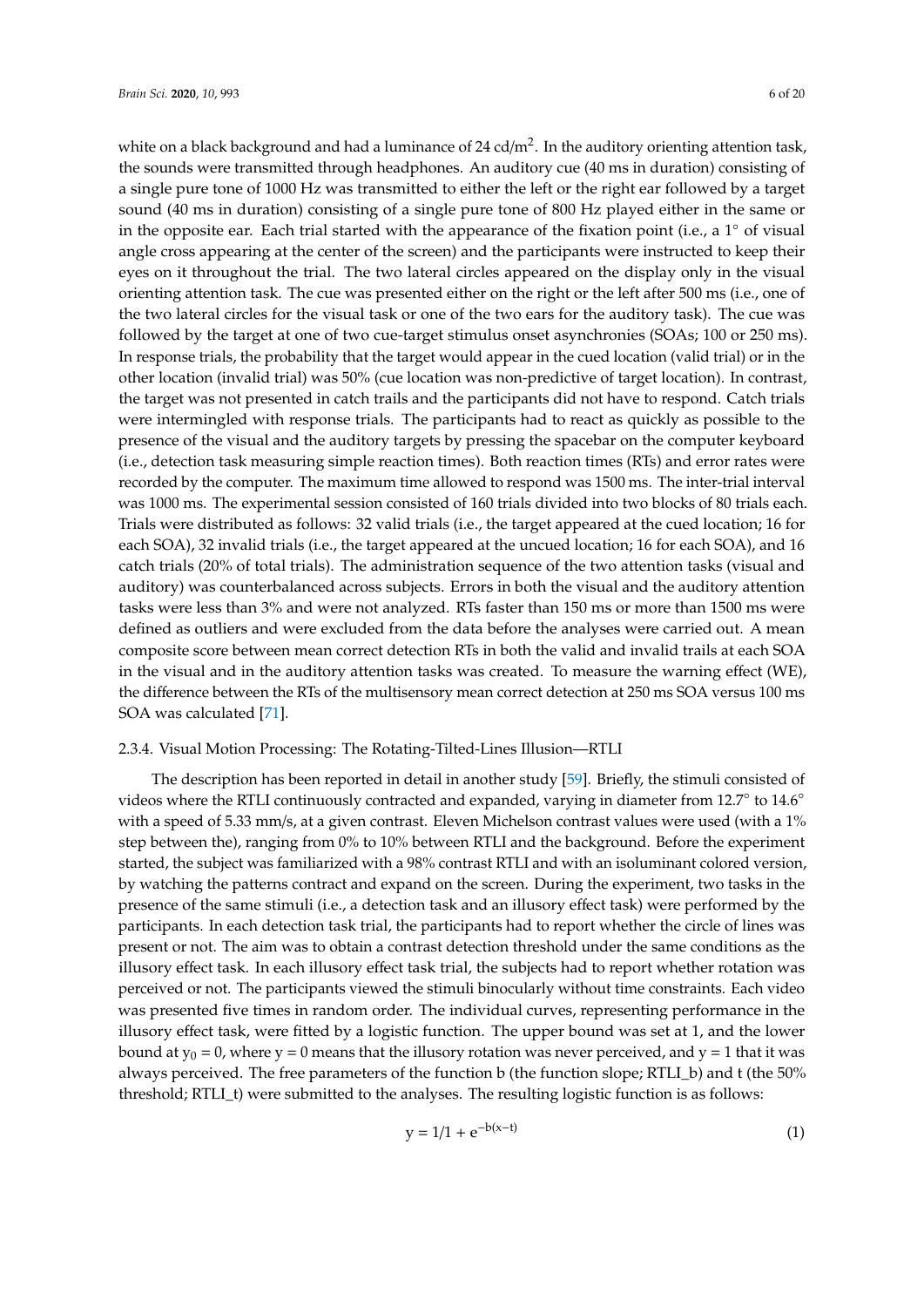where x represents the percentage of contrast increment between the RTLI and the background and y the correlated response frequency.

Mediation analyses required that variables should be approximately normally distributed [\[70\]](#page-15-13). We therefore transformed RTLI\_b via logarithm transformation and RTLI\_t via square root transformation before running analyses, to obtain acceptable distributions [\[46\]](#page-14-3).

#### *2.4. Outcome Assessment*

Reading outcome was assessed by text [\[72\]](#page-15-15), single unrelated words and pseudo-words [\[73\]](#page-15-16) reading tests. The text-reading task evaluated the ability to read meaningful material increasing in complexity according to grade level, and provided separate scores for speed and accuracy. Norms were provided for each text [\[72\]](#page-15-15). The single words and pseudo-words reading tasks assessed speed and accuracy (number of errors) in reading word (four lists of 24 words) and psuedo-word lists (three lists of 16 pseudo-words), and provided grade-level norms from the second to the eighth grades [\[73\]](#page-15-16). Mean bivariate correlations (*r*) were substantial (*r* = 0.548; data available upon request); therefore, we created a reading composite score. Table S1 shows the descriptive statistics of all study variables for the whole sample.

#### *2.5. Statistical Analysis*

Direct correlations between gene and EPs, gene and reading, and EPs and reading, were calculated using two-tailed bivariate Pearson correlations as implemented in IBM SPSS Statistics for Windows, Version 21.0 (IBM Corp. Released, 2012).

Indirect effects were tested by a multiple-predictor/multiple-mediator model using Structured Equation Modelling (SEM) as implemented in the MPlus software package (Figure [1\)](#page-7-0) [\[74\]](#page-15-17). SEM concurrently models all paths, giving more powerful, accurate and robust estimation of mediation effects than more traditional tests based on sequential regressions, especially when more than one mediator is implemented in the model. All of the relationships among variables in the model are tested together and all paths can be compared with each other in terms of each variable's degree of importance [\[70\]](#page-15-13). Indirect effects were examined using the 5000 bootstrap technique to assess non-normality in the product coefficient [\[75\]](#page-15-18). Confidence intervals (95% CIs) that did not contain zero indicated significant indirect effects [\[76\]](#page-16-0). This method offers the best power, confidence interval placement, and overall control for Type I error [\[70\]](#page-15-13). As no golden rule exists to assess model fit, reporting a variety of indexes is recommended to reflect different aspects of model fit [\[70\]](#page-15-13). The goodness-of-fit of the model was therefore evaluated by use of the chi-square statistic, the standardized root mean square residual (SRMR, with values  $\leq 0.08$  indicating adequate fit), the root mean square error of approximation (RMSEA, with values  $\leq 0.08$  indicating adequate fit), and the comparative fit index (CFI, with values  $\geq 0.95$ indicating adequate fit).

As part of the sample consisted of siblings, to control for the degree of kinship, we considered relatedness (i.e., proband versus sibling) as a clustering variable upon the SNPs' effects. Moreover, as "age" was significantly correlated with RTLI\_b, RAP and RAN\_rt (Table S2), we controlled these measures for the effect of age. Finally, as collinearity plays a role in multiple mediation models as it does in ordinary multiple regression [\[65\]](#page-15-8), we controlled for the correlations between WE and RTLI\_b, between RAP and RTLI\_b, RTLI\_t and RAN\_rt, and between RTLI\_b and RTLI\_t (Table S2).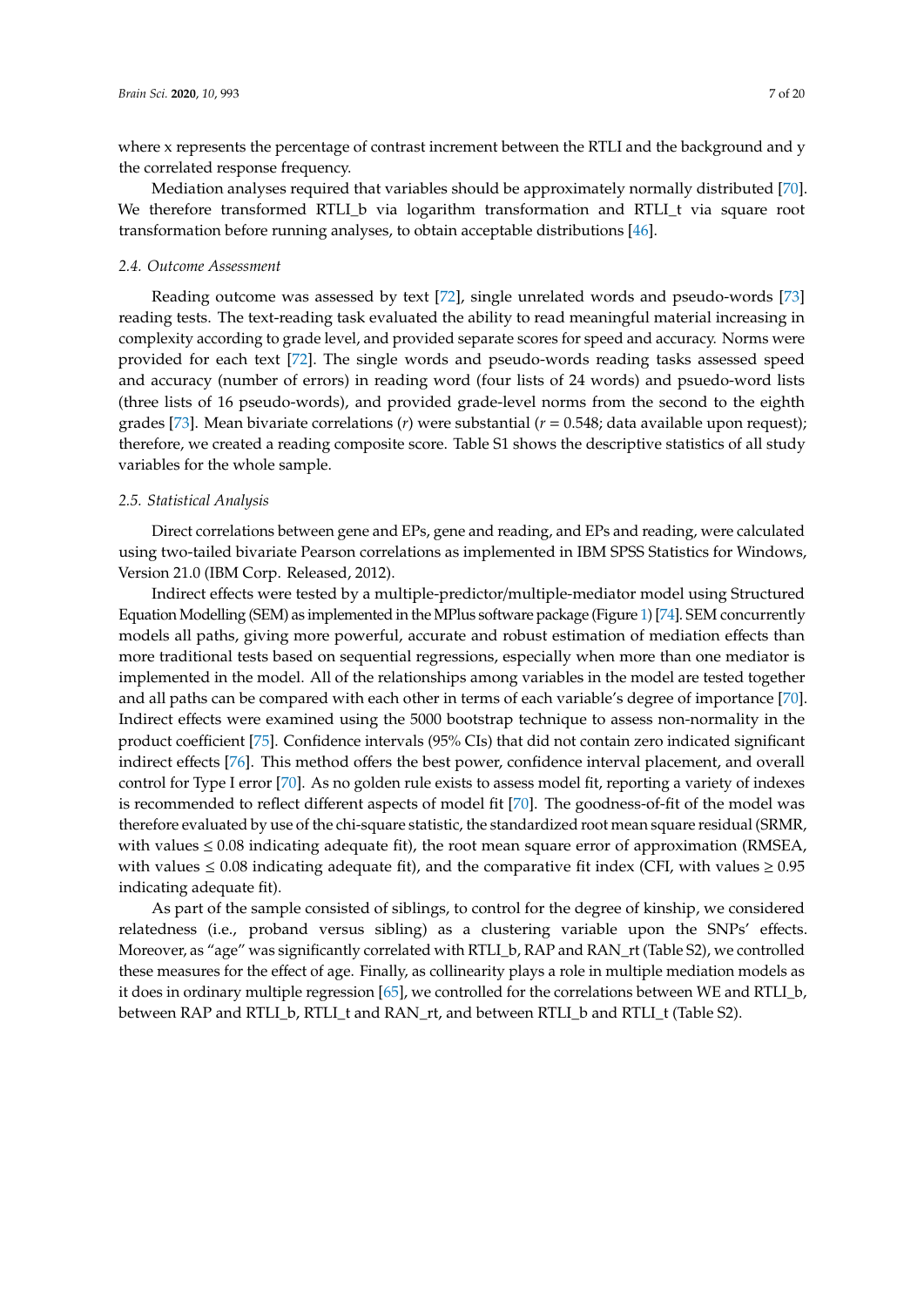<span id="page-7-0"></span>

RAP = rapid auditory processing; RAN\_rt = rapid automatized naming of colors, reaction time. Family relatedness was controlled as clustering variable upon the SNPs' effects. We also controlled for the correlations between RTLI\_b, RAP and RAN\_rt, and "age", between between WE and RTLI\_b, between RAP and RTLI\_b, RTLI\_t and RAN\_rt, and between RTLI\_b and RTLI\_t (Table S2). <sup>a</sup> It refers to values after logarithm transformation. <sup>b</sup> It refers to values after square root transformation. <sup>c</sup> It refers to the average among text-, single word and single non-words reading tasks (both accuracy and speed). Figure 1. The multiple-predictor/multiple-mediator model. WE = multisensorial warning effect; RTLI\_b = rotating-tilted-lines illusion, slope;  $RTL_1 =$  rotating-tilted-lines illusion, threshold;

#### $\lambda$  Results after logarithm transformation. B It refers to values after square root transformation.  $\lambda$ **3. Results**

#### 3.1. Bivariate Associations between Gene and EPs, Gene and Reading, and EPs and Reading

## **3. Results**  3.1.1. Bivariate Associations between Gene and EPs

*3.1. Bivariate Associations between Gene and EPs, Gene and Reading, and EPs and Reading*  correlated with RTLI\_b, RAP, and RAN\_rt, respectively; the *ROBO1*-rs333491 and *ROBO1*-rs9853895 correlated with WE; the *GRIN2B-*rs2216128 and *GRIN2B-*rs2192973 significantly correlated with RAP The *DYX1C1*-rs3743205, *DYX1C1*-rs57809907 and *DYX1C1*-rs189983504 SNPs significantly SNPs significantly correlated with both RTLI\_t and RAN\_rt, and the *ROBO1*-rs6803202 SNP significantly (Table [2\)](#page-8-0).

### 3.1.2. Bivariate Associations between Gene and Reading

Significant correlations were found between the *DCDC2*-rs793842, *ROBO1*-rs333491, *ROBO1*rs9853895 and reading (Table 2).

#### correlated with RAP (Table 2). 3.1.3. Bivariate Associations between EPs and Reading

All EPs revealed a significant association with reading (WE:  $r = -0.160$ ,  $p = 0.005$ ; RTLI\_b:  $r = 0.263$ , in the total sample (*n* = 302). *p* < 0.001; RTLI\_t: *r* = −0.144, *p* = 0.031; RAP: *r* = 0.329, *p* < 0.001; RAN\_rt: *r* = −0.252, *p* < 0.001; Table S2).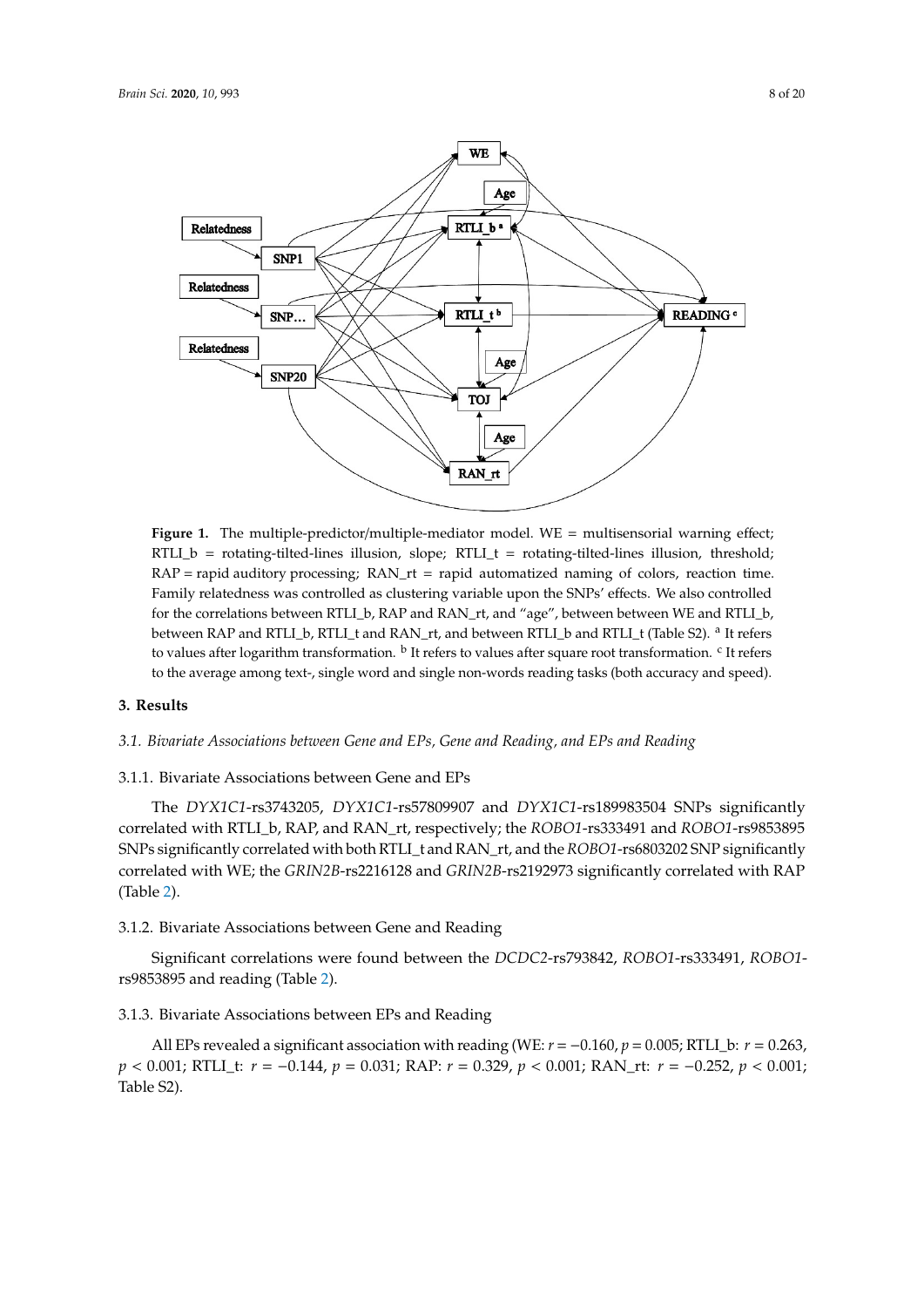<span id="page-8-0"></span>**Table 2.** Correlation among candidate genes, cognitive endophenotypes and reading composite score in the total sample  $(n = 302)$ .

|                   | <b>SNP</b>                  |                  |                                 | <b>COGNITIVE ENDOPHENOTYPES</b> |            |            |                        |
|-------------------|-----------------------------|------------------|---------------------------------|---------------------------------|------------|------------|------------------------|
| <b>GENE</b>       |                             | <b>ATTENTION</b> | <b>VISUAL MOTION PROCESSING</b> |                                 |            | <b>RAN</b> | $READING$ <sup>#</sup> |
|                   |                             | <b>WE</b>        | RTLI $b^a$                      | $RTLI_t^b$                      | <b>RAP</b> | RAN rt     |                        |
| DYX1C1            | rs3743205G/A                | $-0.012$         | $0.147*$                        | $-0.065$                        | 0.071      | 0.044      | $-0.007$               |
|                   | rs57809907G/T               | 0.016            | 0.100                           | $-0.082$                        | $0.124*$   | 0.030      | $-0.091$               |
|                   | rs189983504C/G              | 0.044            | 0.113                           | $-0.074$                        | 0.031      | $0.173**$  | 0.066                  |
| DCDC <sub>2</sub> | rs793842C/T                 | 0.058            | $-0.019$                        | 0.001                           | $-0.080$   | 0.108      | $-0.127*$              |
|                   | READ1-Deletion <sup>o</sup> | 0.004            | 0.052                           | $-0.057$                        | $-0.010$   | $-0.025$   | 0.090                  |
|                   | rs793862G/A                 | 0.045            | $-0.048$                        | 0.032                           | $-0.008$   | 0.056      | $-0.083$               |
|                   | rs4504469C/T                | 0.032            | $-0.104$                        | 0.080                           | $-0.016$   | 0.073      | $-0.014$               |
| KIAA0319          | rs2038137G/T                | 0.028            | $-0.008$                        | $-0.016$                        | 0.010      | 0.026      | 0.065                  |
|                   | rs9461045C/T                | $-0.063$         | $-0.043$                        | 0.034                           | 0.030      | 0.021      | $-0.071$               |
|                   | rs2143340A/G §              | $-0.013$         | $-0.022$                        | 0.029                           | 0.061      | $-0.006$   | 0.000                  |
| ROBO1             | rs333491A/G                 | $-0.031$         | $-0.115$                        | $0.141*$                        | $-0.017$   | $-0.117*$  | $0.136*$               |
|                   | rs6803202C/T                | $-0.119*$        | $-0.029$                        | 0.026                           | $-0.040$   | $-0.084$   | 0.080                  |
|                   | rs9853895C/T                | 0.088            | $-0.131$                        | $0.158*$                        | $-0.107$   | $0.168**$  | $-0.195**$             |
|                   | rs7644521T/C                | $-0.029$         | $-0.013$                        | 0.005                           | 0.014      | 0.018      | 0.097                  |
| GRIN2B            | rs5796555-/A                | 0.030            | 0.018                           | $-0.110$                        | $-0.059$   | 0.082      | $-0.033$               |
|                   | rs1012586G/C                | 0.052            | 0.048                           | $-0.060$                        | $-0.027$   | 0.086      | 0.014                  |
|                   | rs2268119A/T                | $-0.053$         | $-0.008$                        | $-0.055$                        | $-0.037$   | 0.061      | $-0.007$               |
|                   | rs2216128A/G                | $-0.089$         | $-0.035$                        | 0.023                           | $-0.135*$  | $-0.010$   | $-0.023$               |
|                   | rs11609779C/T               | $-0.035$         | 0.039                           | $-0.059$                        | 0.087      | 0.093      | $-0.069$               |
|                   | rs2192973G/A                | $-0.084$         | $-0.055$                        | 0.071                           | $-0.165*$  | 0.004      | $-0.068$               |

 $WE =$  multisensorial warning effect;  $RTL_b =$  rotating-tilted-lines illusion, slope;  $RTL_t =$  rotating-tilted-lines lllusion, threshold; RAP = rapid auditory processing; RAN\_rt = rapid automatized naming of colors, reaction time<br><sup>a</sup> It refers to values after logarithm transformation. <sup>b</sup> It refers to values after square root transformat the average among text-, single words and single non-words reading (both accuracy and speed) as described in the text. ◦ Microdeletion of the compound short tandem repeat in intron 2 of *DCDC2*. § Marker rs2143340A/G is located on intron 2 of the *TTRAP* gene. \* Two-tail  $p \le 0.05$ ; \*\* two-tail  $p \le 0.01$ .

#### *3.2. Indirect E*ff*ects—The Multiple-Predictor*/*Multiple-Mediator Model*

The multiple-predictor/multiple-mediator model provided a good fit to the data ( $\chi^2_{(9)}$  = 26.212, *p* = 0.001; RMSEA = 0.087, 90% CI = 0.051–0.125, CFI = 0.950; SRMR = 0.014) and explained 33.9% of the variance in reading skills. Post-hoc power calculation for the multiple-predictor/multiple-mediator model was conducted using the R code by Quantpsy (http://[quantpsy.org](http://quantpsy.org/rmsea/rmsea.htm)/rmsea/rmsea.htm) to compute power for RMSEA with alpha set at 0.05. The analysis was modelled for 8 degrees of freedom, sample size of 302 subjects and RMSEA = 0.087. Under these assumptions, the estimated statistical power was above 80%.

Using 5000 bootstrapping analyses and bias-corrected 95% CI, we found a significant total indirect effect from *ROBO1*-rs9853895 to reading (Table [3\)](#page-9-0). Within this pathway, two specific indirect effects were significant, involving RAP and RTLI\_b as mediators (Table [4\)](#page-9-1). Inspection of beta scores revealed that the specific indirect effect along both pathways was negative. Specifically, the T/T genotype group predicted impairments in RAP and visual motion processing, which, in turn, predicted poorer reading skills (Figure [2\)](#page-9-2). Post-hoc power calculations for the specific indirect effects were conducted using the computer software MedPower (https://[davidakenny.shinyapps.io](https://davidakenny.shinyapps.io/PowerMed/)/PowerMed/) to estimate power for a given sample size with alpha set at 0.05. The analysis was modelled for (i) gene $\rightarrow$ EP paths of −0.188 and −0.249, respectively; (ii) EP→reading paths of 0.298 and 0.249, respectively; and (iii) for gene→reading path of −0.111. Under these assumptions, the estimated statistical power of both the specific indirect effects was above 90%.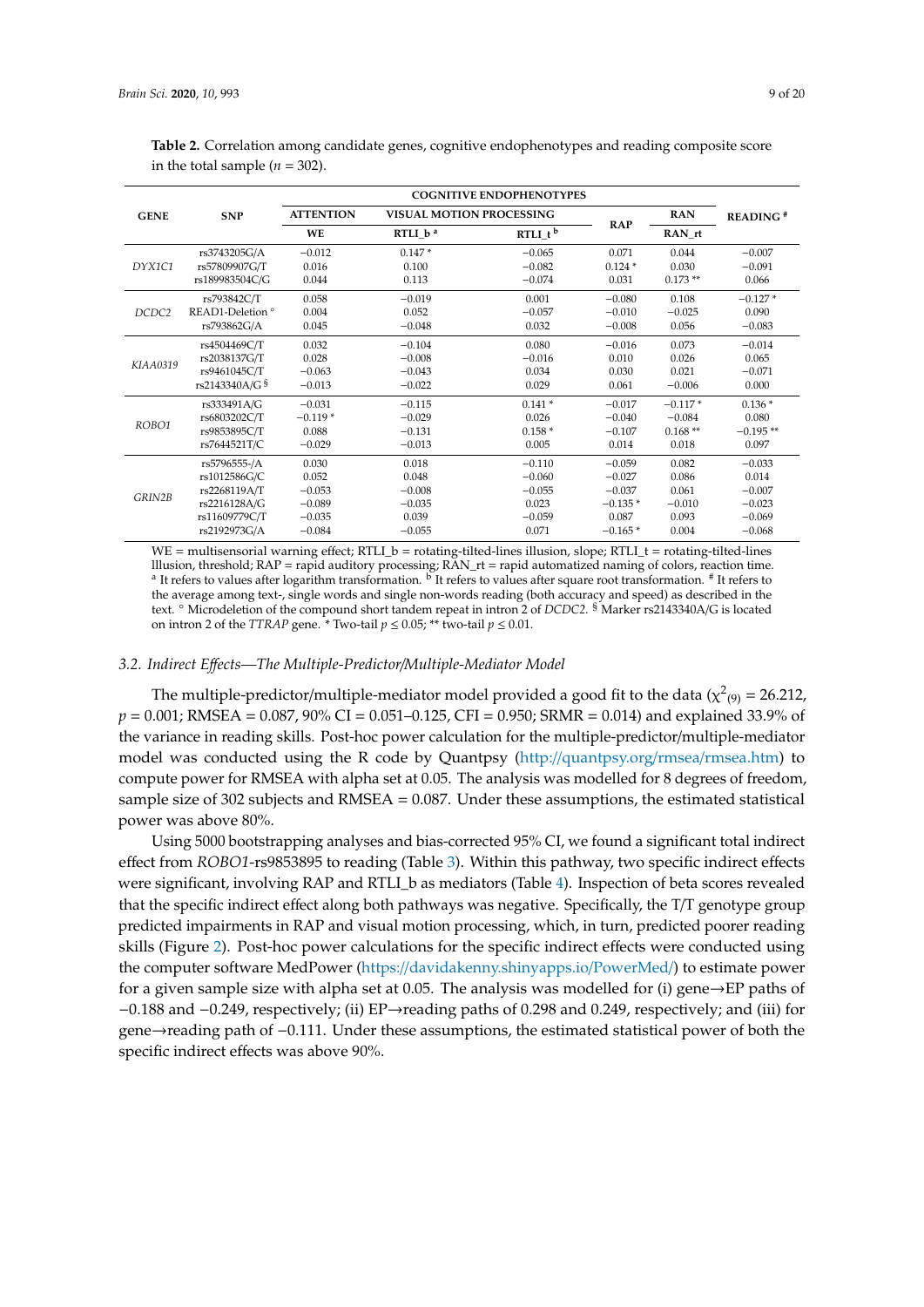|                                 | ß        | SЕ    | 95% CI <sup>*</sup> |
|---------------------------------|----------|-------|---------------------|
| DYX1C1-rs3743205                | $-0.004$ | 0.039 | $-0.442/0.436$      |
| DYX1C1-rs57809907               | 0.055    | 0.038 | $-0.154/0.585$      |
| DYX1C1-rs189983504              | $-0.010$ | 0.030 | $-0.293/0.243$      |
| DCDC2-rs793842                  | $-0.015$ | 0.035 | $-0.147/0.107$      |
| <i>DCDC2-READ1d</i> °           | $-0.020$ | 0.031 | $-0.432/0.191$      |
| DCDC2-rs793862                  | 0.018    | 0.033 | $-0.172/0.311$      |
| KIAA0319-rs4504469              | $-0.018$ | 0.035 | $-0.142/0.100$      |
| KIAA0319-rs2038137              | 0.001    | 0.035 | $-0.127/0.118$      |
| KIAA0319-rs9461045              | $-0.046$ | 0.050 | $-0.491/0.220$      |
| KIAA0319-rs2143340 <sup>§</sup> | 0.060    | 0.045 | $-0.143/0.554$      |
| ROBO1-rs333491                  | $-0.018$ | 0.029 | $-0.132/0.078$      |
| ROBO1-rs6803202                 | $-0.057$ | 0.038 | $-0.215/0.042$      |
| ROBO1-rs9853895                 | $-0.099$ | 0.042 | $-0.306 - 0.007$    |
| ROBO1-rs7644521                 | 0.013    | 0.028 | $-0.169/0.260$      |
| GRIN2B-rs5796555                | $-0.058$ | 0.045 | $-0.497/0.127$      |
| GRIN2B-rs1012586                | 0.019    | 0.046 | $-0.275/0.356$      |
| GRIN2B-rs2268119                | 0.015    | 0.041 | $-0.248/0.331$      |
| GRIN2B-rs2216128                | 0.065    | 0.083 | $-0.492/0.881$      |
| GRIN2B-rs11609779               | $-0.002$ | 0.030 | $-0.225/0.199$      |
| GRIN2B-rs2192973                | $-0.100$ | 0.085 | $-0.996/0.382$      |

<span id="page-9-0"></span>**Table 3.** Total indirect effects from single nucleotide polymorphisms (SNPs) to reading in the multiple-predictor/multiple-mediator model (standardized βs and SEs are reported).

\* Significant coefficients are reported in italics and underlined. ◦ Microdeletion of the compound short tandem repeat in intron 2 of *DCDC2*. § Marker rs2143340A/G is located on intron 2 of the *TTRAP* gene.

<span id="page-9-1"></span>**Table 4.** Specific indirect effects of endophenotypes (Eps) from *ROBO1*-rs9853895 to reading (standardized βs and SEs are reported).

|                          |                  | ß        | <b>SE</b> | 95% CI <sup>*</sup> |
|--------------------------|------------------|----------|-----------|---------------------|
| <b>ATTENTION</b>         | WE               | $-0.002$ | 0.015     | $-0.062/0.048$      |
|                          | RTLI $b^{\circ}$ | $-0.062$ | 0.033     | $-0.231/-0.006$     |
| VISUAL MOTION PROCESSING | RTLI $t5$        | 0.038    | 0.031     | $-0.020/0.192$      |
| <b>RAP</b>               |                  | $-0.056$ | 0.027     | $-0.194 - 0.003$    |
| <b>RAN</b>               | RAN rt           | $-0.017$ | 0.012     | $-0.076/0.007$      |

<span id="page-9-2"></span>WE = multisensorial warning effect; RTLI\_b = Rotating-Tilted-Lines Illusion slope; RTLI\_b = Rotating-Tilted-Lines Illusion threshold; RAP = rapid auditory processing; RAN\_rt = rapid automatized naming of colors, reaction time. \* Significant coefficients are reported in italics and underlined. ◦ It refers to values after logarithm transformation. <sup>§</sup> It refers to values after square root transformation.



**Figure 2.** Significant specific indirect effects within the significant total indirect effect from ROBO1-rs9853895 to Reading (standardized estimates of path coefficients are depicted).  $RAP =$  Rapid auditory processing; RTLI\_b = Rotating-Tilted-Lines Illusion, slope. Family relatedness was controlled as clustering variable clustering variable upon the SNPs' effects (cf.  $\frac{1}{2}$ .5 Statistical Analysis paragraph). The effects (cf.  $\frac{1}{2}$ upon the SNPs' effects (cf. "2.5 Statistical Analysis" paragraph). The effect of age was controlled as covariate upon RAP and RTLI\_b (cf. "2.5 Statistical Analysis" paragraph). Non-significant paths are indicated by a dotted line. <sup>a</sup> It refers to values after logarithm transformation. <sup>b</sup> It refers to the average among text-, single word and single non-words reading tasks (both accuracy and speed).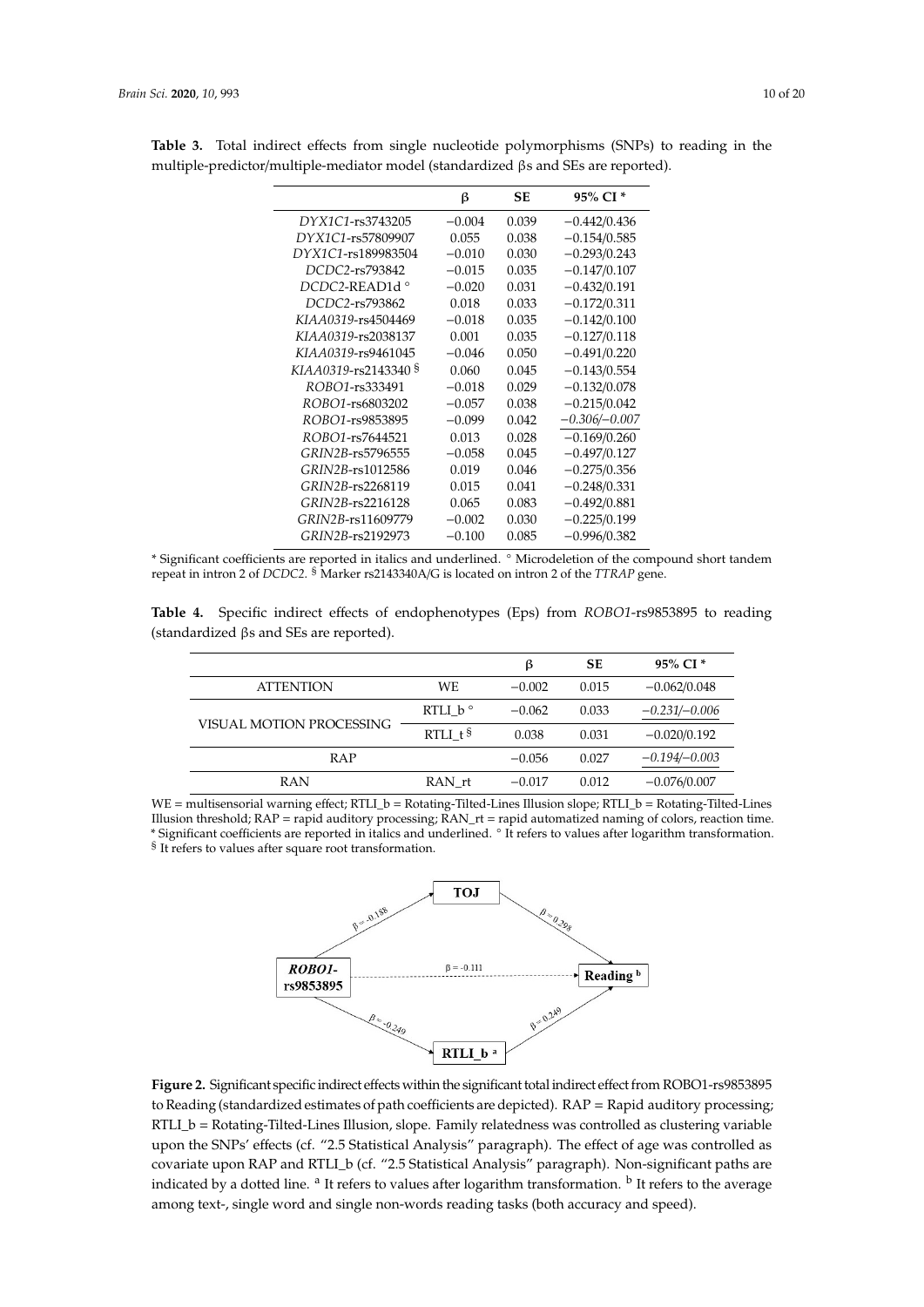#### **4. Discussion**

Building on previous results demonstrating solid cognitive and sensory EPs of DD [\[51\]](#page-14-1), this study simultaneously examined the presence of the direct effects of 20 SNPs spanning five DD-candidate genes on reading skills, as well as indirect pathways involving performance on EPs as mediators of these associations, using a multiple-predictor/multiple-mediator framework. According to our hypotheses, indirect effects were accounted for by the *ROBO1*-rs9853895C/T SNP on RAP and visual motion processing, and explained about 40% of the variance in reading skills. As hypothesized by the partial mediational model [\[20,](#page-13-8)[25\]](#page-13-5), these findings suggested that part of the genetic effect on the phenotype is mediated through EPs. Consistent with the multiple deficits model underlying the liability of complex traits [\[77,](#page-16-1)[78\]](#page-16-2), the direct effect of genetic variation is limited and represents only the first step in a sequence of events that may ultimately lead to the behavioral phenotype [\[21\]](#page-13-9). Therefore, testing EPs as mediating variables may be an effective approach to arriving at a clearer understanding of the relationship between the genetic and cognitive underpinnings of symptoms of behavior [\[21](#page-13-9)[,70\]](#page-15-13).

The current findings support our previous results, implicating RAP and visual motion processing as the most solid EPs of DD [\[51\]](#page-14-1), and provide further support for the role of deficits in the processing of transient and dynamic auditory and visual stimuli in the etiology of DD [\[27,](#page-13-7)[28,](#page-13-10)[36,](#page-14-4)[37](#page-14-5)[,42](#page-14-6)[,47](#page-14-7)[,48](#page-14-8)[,79–](#page-16-3)[88\]](#page-16-4). These findings further support the dominant, albeit controversial account [\[82](#page-16-5)[,83\]](#page-16-6), of the M-D theory of DD [\[47\]](#page-14-7). According to the general M-D theory [\[35,](#page-14-9)[47,](#page-14-7)[80,](#page-16-7)[83,](#page-16-6)[84,](#page-16-8)[86\]](#page-16-9), DD is due to a multimodal sensory impairment in the processing of transient and dynamic stimuli [\[36,](#page-14-4)[83,](#page-16-6)[85,](#page-16-10)[86\]](#page-16-9), which might arise from a deficit in neural pathways involved in the fast transmission and processing of sensory information [\[82,](#page-16-5)[84](#page-16-8)[,89\]](#page-16-11). Successful sequencing depends on the accurate timing of auditory and visual sensory inputs, which leads to hearing accurately the changes in the amplitude and/or frequency of the sounds and to rapidly recognizing and sequencing written letters [\[79\]](#page-16-3). Therefore, accurate timing facilitates the formation of precise memory representations of the order of sounds (phonological processing) and letters in a word (orthographic processing). This ability depends upon deploying attention accurately and in the correct sequence [\[33](#page-13-11)[,36](#page-14-4)[,89\]](#page-16-11). Such sequential allocation of attention depends upon the properties of "transient" systems in the brain, which is mediated by networks of "magnocellular" neurons whose size enables them to react rapidly to temporal transients [\[36](#page-14-4)[,50](#page-14-0)[,79](#page-16-3)[,90–](#page-16-12)[93\]](#page-16-13). Segregated magno- and parvo-cellular processing routes are well documented in the visual system from the lateral geniculate nucleus up to the level of the primary visual cortex [\[94–](#page-16-14)[96\]](#page-16-15). Although similar magno/parvo distinction is not typically made in the auditory system, magno cells also exist in the medial geniculate nuclei. Additionally, auditory analogies to magno- and parvo-cellular auditory processing streams have been suggested at the cortical level [\[97–](#page-16-16)[101\]](#page-17-0). These multi-sensory deficits in dynamic processing of transient stimuli [\[79\]](#page-16-3) could be linked with typical impairments in integrating visual symbols with their corresponding speech sounds. Although there is a debate about causal relationships between multisensory dynamic processing and print-to-speech sound integration, as well as their neural bases, these processes all require precise and rapid timing mechanisms across distributed brain networks in which perceptual neural noise exclusion is fundamental [\[79,](#page-16-3)[102](#page-17-1)[–106\]](#page-17-2).

Furthermore, our findings are consistent with recent evidence showing that *ROBO1* affects the development of the central nervous system during the embryonic and fetal stages [\[107,](#page-17-3)[108\]](#page-17-4), and of the sensory pathways involved in the reading acquisition process [\[108\]](#page-17-4). *ROBO1* encodes a receptor protein for the SLIT family of proteins, and plays an essential role in axon guidance (e.g., midline crossing and neuronal migration of precursor cells) [\[107](#page-17-3)[,109](#page-17-5)[–115\]](#page-17-6), as demonstrated by both RNAi and knockout experiments in mice and rats [\[107](#page-17-3)[,116–](#page-17-7)[120\]](#page-17-8). Thus, the present study builds upon these past works by corroborating indirect pathways linking variants spanning *ROBO1* with reading (dis)ability via ROBO1's effects upon rapid auditory and visual motion processing. Our data support the hypothesis that *ROBO1* may influence changes in brain systems underlying these cognitive EPs of reading.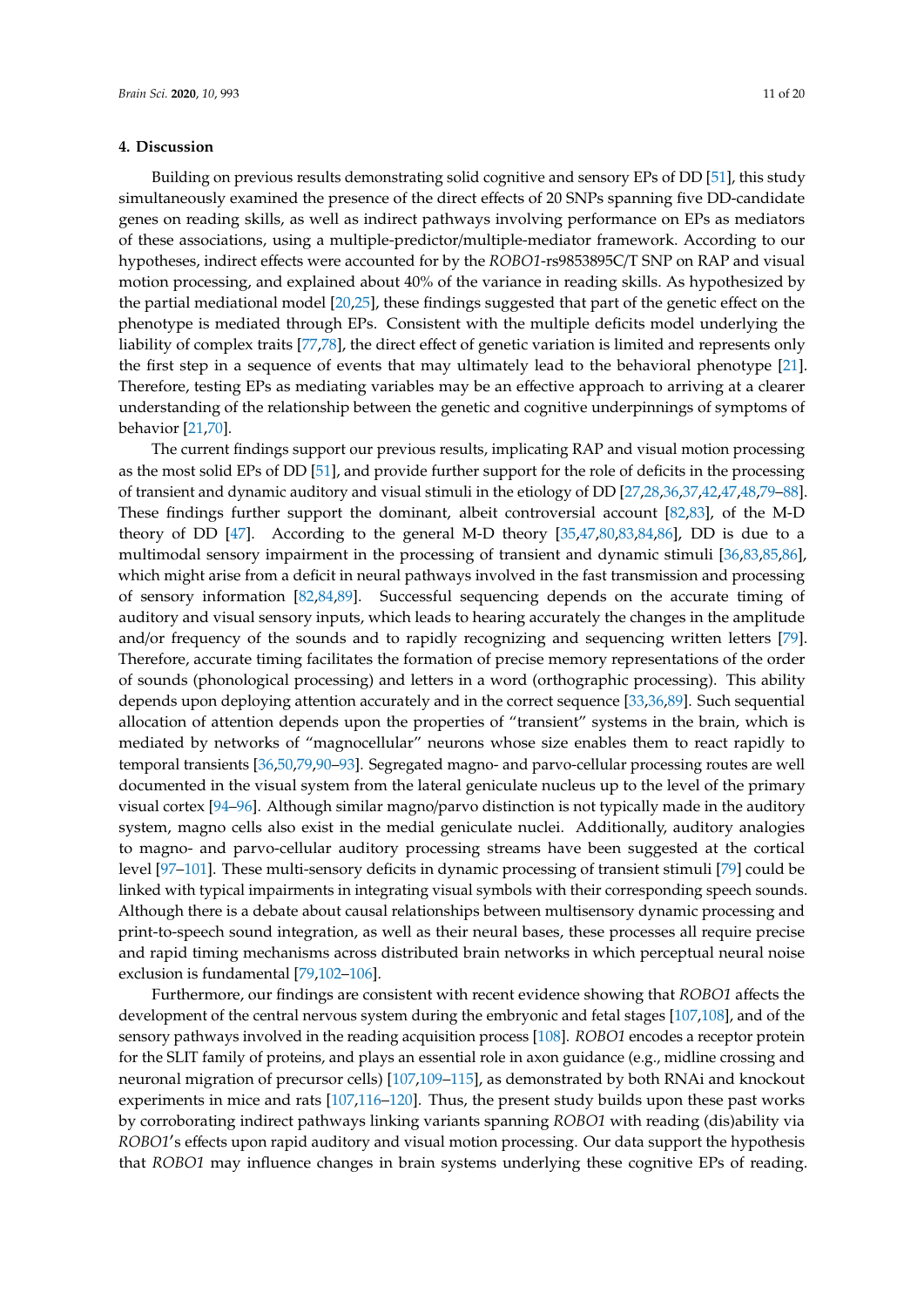These results agree with recent studies that have examined connections among cognitive processes, genetics and behavior in learning skills [\[121](#page-17-9)[–124\]](#page-18-0).

There are limitations to the current study. First, although a comprehensive battery of cognitive EPs was used, it would be beneficial to include additional cognitive domains, such as PA, to understand the pathophysiology of reading (dis)ability. The relationship between PA and reading has been well-established, and deficits in PA are one of the best-documented aspects of DD [\[125–](#page-18-1)[131\]](#page-18-2). However, there is evidence that low-level auditory and visual sensory-processing deficits come before and underlie PA deficits [\[36](#page-14-4)[,132](#page-18-3)[,133\]](#page-18-4). Second, our results are limited to decoding skills and could not be generalized to more complex reading-related traits (e.g., reading comprehension). However, it is plausible to hypothesize that an improvement in decoding speed and accuracy may have a subsequent effect on reading comprehension as it would lead to, respectively, a lower load in the working memory and to a more accurate access to the lexical meaning. Third, we cannot determine causal influences among the measures over time because of the cross-sectional nature of the study and the statistical method used. Consequently, longitudinal studies are needed to address this issue. Fourth, the markers that we selected for our study were not found to be associated with DD-related traits by GWAS [\[6](#page-12-5)[–9\]](#page-12-6) and in a large cross-linguistic sample [\[10\]](#page-12-7). The fact that GWAS did not confirm findings from association studies does not necessarily imply that previously reported associations were due to low statistical power and chance findings. The lack of replication of candidate genes studies may be explained by other viable reasons, such as different ethnic origin among the different samples, different linguistic environments, different inclusion criteria, gene-specific factors [\[10,](#page-12-7)[18\]](#page-13-0). Even if the emergence of GWAS has caused a remarkable shift in our capacity to understand the genetic basis of human disease, several limitations and concerns have also been reported [\[134\]](#page-18-5). It is now recognized that GWAS and candidate-gene studies should be viewed as complementary rather than mutually exclusive approaches to understand complex neurodevelopmental disorders [\[135\]](#page-18-6). Assessing the mediating role of EPs/IPs in the pathway from genes to DD by testing the top hits from previous GWAS, should be considered for future studies. Fifth, although the sample size is smaller than classical candidate genetic studies, it is sizeable for combined gene-cognition-behavior approaches. The costs associated with such a thorough evaluation of the phenotype are an insurmountable limit to achieving the strict threshold for the GWAS statistical power. However, GWAS should not be the benchmark for power calculation when applying a deep-phenotyping candidate approach. On the contrary, it has been suggested that in the context of deep-phenotyping studies based on historical candidate genes, sample size standards should be study-specific and based on the best trade-off between data quality and sampling effort [\[136\]](#page-18-7). The present SEM approach yielded good estimated post-hoc statistical power for both the total indirect effect and specific indirect effects. These findings support the use of EPs for tracing effects of genetic variants on reading and for unravelling the complex pathways between a specific genetic variant and a behavioral phenotype [\[21](#page-13-9)[,22\]](#page-13-2). Moreover, we are able to truly capture 95% of the distribution and to increase statistical power by using 95% CIs and resampling methods like the bootstrap for testing the mediated effects [\[137](#page-18-8)[–139\]](#page-18-9). However, as literature on the DD-candidate genes is now large and contains a number of inconsistent findings [\[11\]](#page-12-8), replications in independent, larger datasets are needed.

#### **5. Conclusions**

This first-time investigation of the etiological sequence from 20 SNPs spanning five historical DD-candidate genes to reading skills via cognitive EPs contributes to the growing literature on the cognitive neurogenetic machinery of reading development. Furthermore, these findings add to a growing body of literature implicating EPs as viable and valuable markers for both genetic mapping of complex neurodevelopmental disorders and, potentially, helping reshape classical nosological systems and diagnostic categories [\[20](#page-13-8)[,21\]](#page-13-9). Finally, by showing potential sequential effects, whereby variants in DD-candidate genes drive functioning in cognitive EPs that contribute to reading outcome, this study paves the way for new potential interventions. Specifically, treatments that target deficits in specific EPs [\[20\]](#page-13-8) are likely to be more effective for some groups of children and the degree of response to such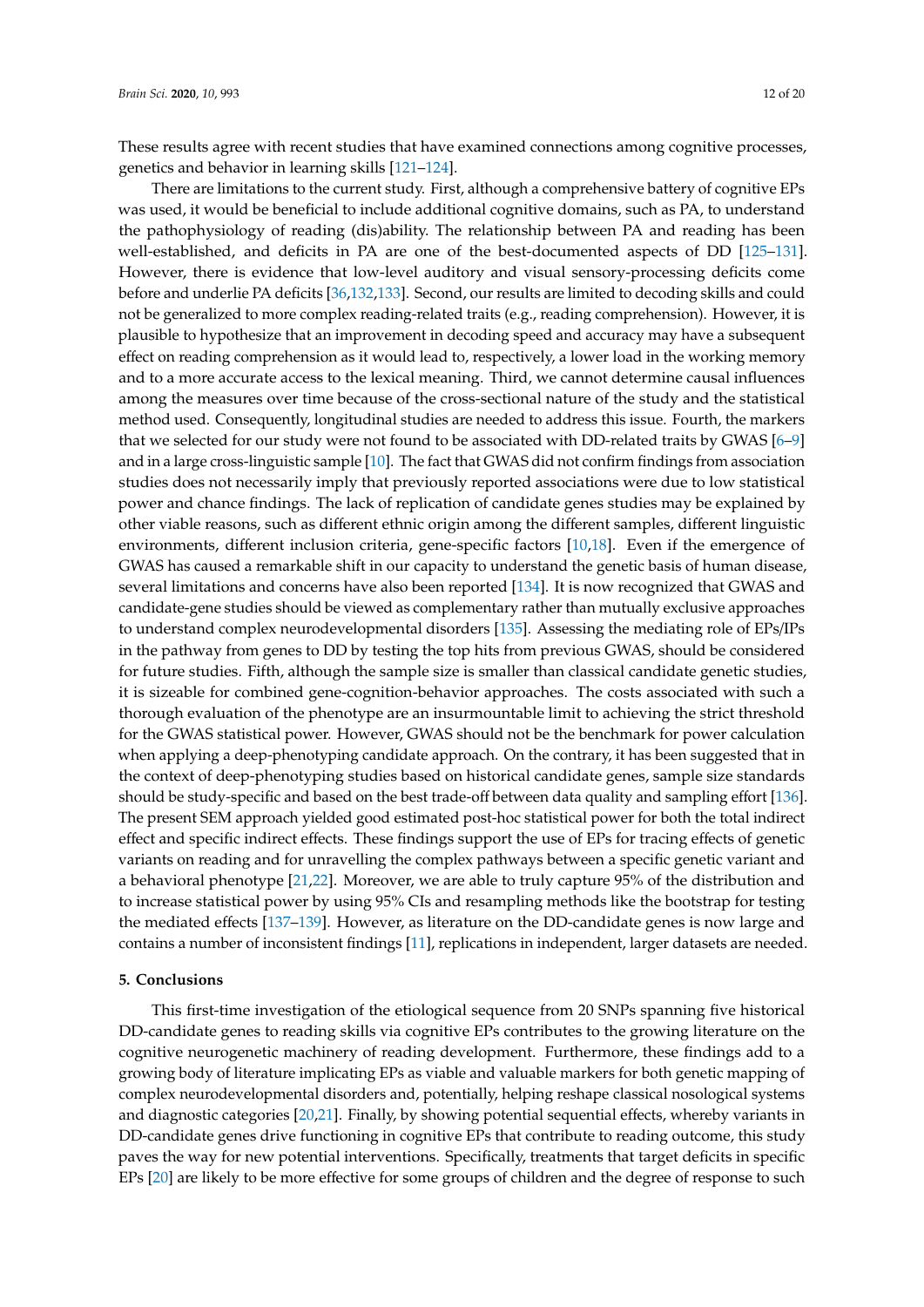interventions may be partially regulated by genetic factors. As treatments focused on RAP and visual motion processing have been shown to improve reading skills in children with DD [\[33,](#page-13-11)[36,](#page-14-4)[140](#page-18-10)[–145\]](#page-19-0), our results suggest they may be especially warranted in carriers of *ROBO1's* risk allele, hopefully with enduring educational, psychosocial and economic repercussions.

**Supplementary Materials:** The following are available online at http://[www.mdpi.com](http://www.mdpi.com/2076-3425/10/12/993/s1)/2076-3425/10/12/993/s1, Figure S1: Haploview plot showing pairwise linkage disequilibrium for each gene based on genotypes of unrelated subjects (i.e., probands with DD and typical readers), Table S1: Descriptive statistics of the demographic, neuropsychological and cognitive measures, Table S2: Correlation among the cognitive EPs, age and reading in the total sample  $(n = 302)$ .

**Author Contributions:** Conceptualization, S.M., C.M. and A.F.; data curation, S.M., V.T., C.A., R.G. and M.V.; funding acquisition, S.M. and C.M.; methodology, V.R. and B.F.; supervision, C.M. and A.F.; writing—original draft, S.M.; writing—review and editing, V.R., B.F., V.T., C.A., R.G., M.V., G.D., S.G., C.M. and A.F. All authors have read and agreed to the published version of the manuscript.

**Funding:** This study was supported by Italian Ministry of Health (Ricerca Corrente 2019 and 2020 to Sara Mascheretti).

**Acknowledgments:** We thank all the parents and children who took part in this study. We thank Courtney K Greenlaw for English text revision. We thank Martina Villa for her help in preparing the graphical abstract.

**Conflicts of Interest:** The authors have no conflict of interest relevant to this article to disclose.

#### **References**

- <span id="page-12-0"></span>1. American Psychiatric Association. *Diagnostic and Statistical Manual of Mental Disorders*, 5th ed.; American Psychiatric Association: Washington, DC, USA, 2013.
- <span id="page-12-1"></span>2. Peterson, R.L.; Pennington, B.F. Developmental Dyslexia. *Annu. Rev. Clin. Psychol.* **2015**, *11*, 283–307. [\[CrossRef\]](http://dx.doi.org/10.1146/annurev-clinpsy-032814-112842)
- <span id="page-12-2"></span>3. Sexton, C.C.; Gelhorn, H.L.; Bell, J.A.; Classi, P.M. The Co-occurrence of Reading Disorder and ADHD. *J. Learn. Disabil.* **2012**, *45*, 538–564. [\[CrossRef\]](http://dx.doi.org/10.1177/0022219411407772)
- <span id="page-12-3"></span>4. Hallgren, B. Specific dyslexia (congenital word-blindness); a clinical and genetic study. *Acta Psychiatr. Et Neurol. Suppl.* **1950**, *65*, 1–287.
- <span id="page-12-4"></span>5. Fisher, S.E.; DeFries, J.C. Developmental dyslexia: Genetic dissection of a complex cognitive trait. *Nat. Rev. Neurosci.* **2002**, *3*, 767–780. [\[CrossRef\]](http://dx.doi.org/10.1038/nrn936) [\[PubMed\]](http://www.ncbi.nlm.nih.gov/pubmed/12360321)
- <span id="page-12-5"></span>6. Gialluisi, A.; Newbury, D.F.; Wilcutt, E.G.; Olson, R.K.; DeFries, J.C.; Brandler, W.M.; Pennington, B.F.; Smith, S.D.; Scerri, T.S.; Simpson, N.H.; et al. Genome-wide screening for DNA variants associated with reading and language traits. *Genes Brain Behav.* **2014**, *13*, 686–701. [\[CrossRef\]](http://dx.doi.org/10.1111/gbb.12158) [\[PubMed\]](http://www.ncbi.nlm.nih.gov/pubmed/25065397)
- 7. Gialluisi, A.; Andlauer, T.F.M.; Mirza-Schreiber, N.; Moll, K.; Becker, J.; Hoffmann, P.; Ludwig, K.U.; Czamara, D.; Pourcain, B.S.; Brandler, W.; et al. Genome-wide association scan identifies new variants associated with a cognitive predictor of dyslexia. *Transl. Psychiatry* **2019**, *9*, 1–15. [\[CrossRef\]](http://dx.doi.org/10.1038/s41398-019-0402-0) [\[PubMed\]](http://www.ncbi.nlm.nih.gov/pubmed/30741946)
- 8. Truong, D.T.; Adams, A.K.; Paniagua, S.; Frijters, J.C.; Boada, R.; Hill, D.E.; Lovett, M.W.; Mahone, E.M.; Willcutt, E.G.; Wolf, M.; et al. Multivariate genome-wide association study of rapid automatised naming and rapid alternating stimulus in Hispanic American and African–American youth. *J. Med. Genet.* **2019**, *56*, 557–566. [\[CrossRef\]](http://dx.doi.org/10.1136/jmedgenet-2018-105874)
- <span id="page-12-6"></span>9. Gialluisi, A.; Andlauer, T.F.M.; Mirza-Schreiber, N.; Moll, K.; Becker, J.; Hoffmann, P.; Ludwig, K.U.; Czamara, D.; Pourcain, B.S.; Honbolygó, F.; et al. Genome-wide association study reveals new insights into the heritability and genetic correlates of developmental dyslexia. *Mol. Psychiatry* **2020**. [\[CrossRef\]](http://dx.doi.org/10.1038/s41380-020-00898-x)
- <span id="page-12-7"></span>10. Becker, J.; Czamara, D.; Scerri, T.S.; Ramus, F.; Csépe, V.; Talcott, J.B.; Stein, J.; Morris, A.; Ludwig, K.U.; Hoffmann, P.; et al. Genetic analysis of dyslexia candidate genes in the European cross-linguistic NeuroDys cohort. *Eur. J. Hum. Genet.* **2013**, *22*, 675–680. [\[CrossRef\]](http://dx.doi.org/10.1038/ejhg.2013.199)
- <span id="page-12-8"></span>11. Mascheretti, S.; De Luca, A.; Trezzi, V.; Peruzzo, D.; Nordio, A.; Marino, C.; Arrigoni, F. Neurogenetics of developmental dyslexia: From genes to behavior through brain neuroimaging and cognitive and sensorial mechanisms. *Transl. Psychiatry* **2017**, *7*, e987. [\[CrossRef\]](http://dx.doi.org/10.1038/tp.2016.240)
- <span id="page-12-9"></span>12. Marino, C.; Citterio, A.; Giorda, R.; Facoetti, A.; Menozzi, G.; Vanzin, L.; Lorusso, M.L.; Nobile, M.; Molteni, M. Association of short-term memory with a variant within DYX1C1 in developmental dyslexia. *Genes Brain Behav.* **2007**, *6*, 640–646. [\[CrossRef\]](http://dx.doi.org/10.1111/j.1601-183X.2006.00291.x) [\[PubMed\]](http://www.ncbi.nlm.nih.gov/pubmed/17309662)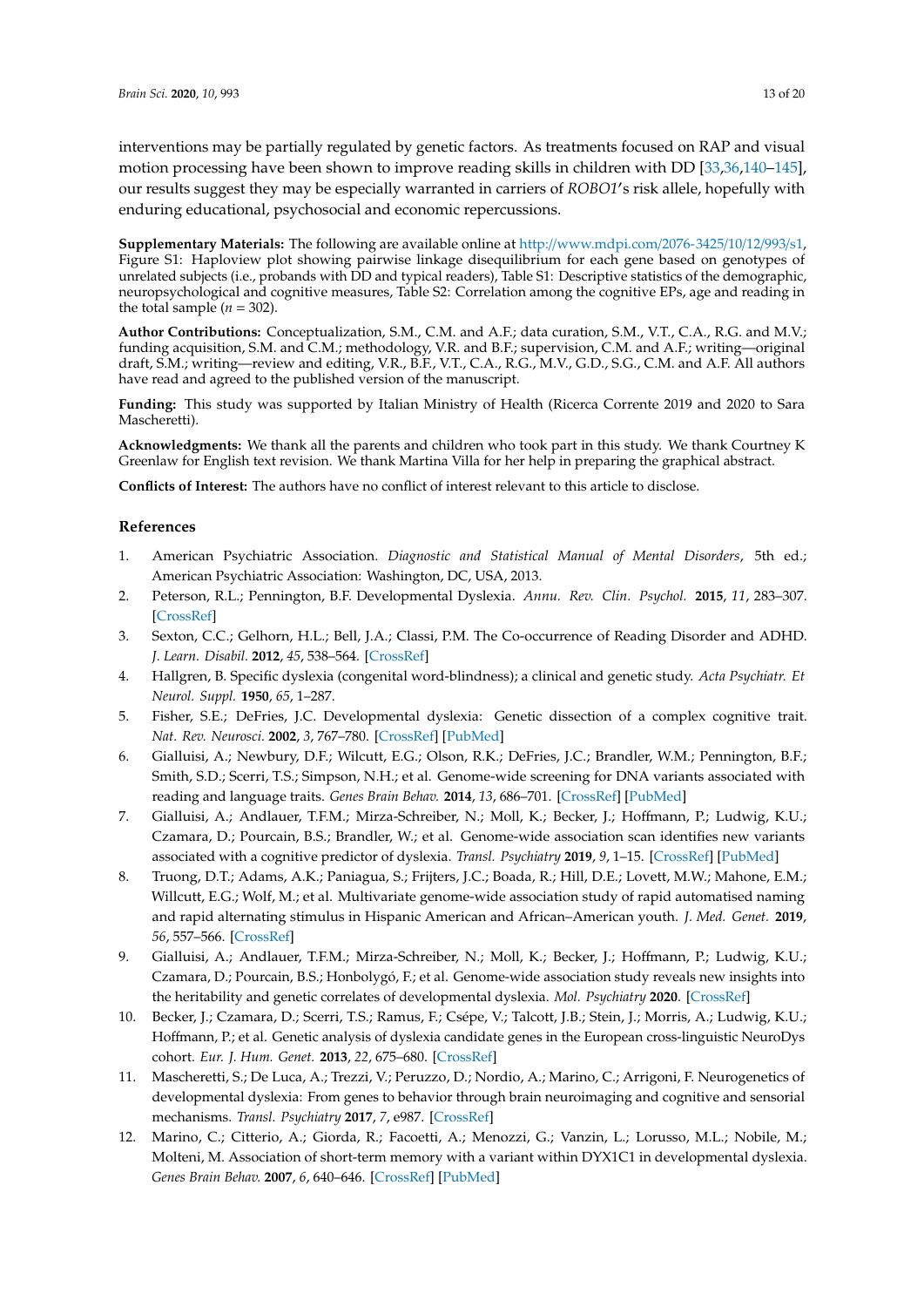- 13. Marino, C.; Mascheretti, S.; Riva, V.; Cattaneo, F.; Rigoletto, C.; Rusconi, M.; Gruen, J.R.; Giorda, R.; Lazazzera, C.; Molteni, M. Pleiotropic effects of DCDC2 and DYX1C1 genes on language and mathematics traits in nuclear families of developmental dyslexia. *Behav. Genet.* **2010**, *41*, 67–76. [\[CrossRef\]](http://dx.doi.org/10.1007/s10519-010-9412-7) [\[PubMed\]](http://www.ncbi.nlm.nih.gov/pubmed/21046216)
- 14. Marino, C.; Meng, H.; Mascheretti, S.; Rusconi, M.; Cope, N.; Giorda, R.; Molteni, M.; Gruen, J.R. DCDC2 genetic variants and susceptibility to developmental dyslexia. *Psychiatr. Genet.* **2012**, *22*, 25–30. [\[CrossRef\]](http://dx.doi.org/10.1097/YPG.0b013e32834acdb2) [\[PubMed\]](http://www.ncbi.nlm.nih.gov/pubmed/21881542)
- 15. Mascheretti, S.; Riva, V.; Giorda, R.; Beri, S.; Lanzoni, L.F.E.; Cellino, M.R.; Marino, C. KIAA0319 and ROBO1: Evidence on association with reading and pleiotropic effects on language and mathematics abilities in developmental dyslexia. *J. Hum. Genet.* **2014**, *59*, 189–197. [\[CrossRef\]](http://dx.doi.org/10.1038/jhg.2013.141)
- 16. Mascheretti, S.; Facoetti, A.; Giorda, R.; Beri, S.; Riva, V.; Trezzi, V.; Cellino, M.R.; Marino, C. GRIN2B mediates susceptibility to intelligence quotient and cognitive impairments in developmental dyslexia. *Psychiatr. Genet.* **2015**, *25*, 9–20. [\[CrossRef\]](http://dx.doi.org/10.1097/YPG.0000000000000068)
- 17. Trezzi, V.; Forni, D.; Giorda, R.; Villa, M.; Molteni, M.; Marino, C.; Mascheretti, S. The role of READ1 and KIAA0319 genetic variations in developmental dyslexia: Testing main and interactive effects. *J. Hum. Genet.* **2017**, *62*, 949–955. [\[CrossRef\]](http://dx.doi.org/10.1038/jhg.2017.80)
- <span id="page-13-0"></span>18. Riva, V.; Mozzi, A.; Forni, D.; Trezzi, V.; Giorda, R.; Riva, S.; Villa, M.; Sironi, M.; Cagliani, R.; Mascheretti, S. The influence of DCDC2 risk genetic variants on reading: Testing main and haplotypic effects. *Neuropsychologia* **2019**, *130*, 52–58. [\[CrossRef\]](http://dx.doi.org/10.1016/j.neuropsychologia.2018.05.021)
- <span id="page-13-1"></span>19. Gottesman, I.I.; Gould, T.D. The Endophenotype Concept in Psychiatry: Etymology and Strategic Intentions. *Am. J. Psychiatry* **2003**, *160*, 636–645. [\[CrossRef\]](http://dx.doi.org/10.1176/appi.ajp.160.4.636)
- <span id="page-13-8"></span>20. Kendler, K.S.; Neale, M.C. Endophenotype: A conceptual analysis. *Mol. Psychiatry* **2010**, *15*, 789–797. [\[CrossRef\]](http://dx.doi.org/10.1038/mp.2010.8)
- <span id="page-13-9"></span>21. Munafò, M.R. Candidate gene studies in the 21st century: Meta-analysis, mediation, moderation. *Genes Brain Behav.* **2006**, *5*, 3–8. [\[CrossRef\]](http://dx.doi.org/10.1111/j.1601-183x.2006.00188.x)
- <span id="page-13-2"></span>22. Kamradt, J.M.; Nigg, J.T.; Friderici, K.H.; Nikolas, M.A. Neuropsychological performance measures as intermediate phenotypes for attention-deficit/hyperactivity disorder: A multiple mediation analysis. *Dev. Psychopathol.* **2017**, *29*, 259–272. [\[CrossRef\]](http://dx.doi.org/10.1017/S0954579416000195)
- <span id="page-13-3"></span>23. Braff, D.L. The importance of endophenotypes in schizophrenia research. *Schizophr. Res.* **2015**, *163*, 1–8. [\[CrossRef\]](http://dx.doi.org/10.1016/j.schres.2015.02.007)
- <span id="page-13-4"></span>24. Flint, J.; Munafò, M.R. The endophenotype concept in psychiatric genetics. *Psychol. Med.* **2007**, *37*, 163–180. [\[CrossRef\]](http://dx.doi.org/10.1017/S0033291706008750) [\[PubMed\]](http://www.ncbi.nlm.nih.gov/pubmed/16978446)
- <span id="page-13-5"></span>25. Flint, J.; Timpson, N.J.; Munafò, M.R. Assessing the utility of intermediate phenotypes for genetic mapping of psychiatric disease. *Trends Neurosci.* **2014**, *37*, 733–741. [\[CrossRef\]](http://dx.doi.org/10.1016/j.tins.2014.08.007) [\[PubMed\]](http://www.ncbi.nlm.nih.gov/pubmed/25216981)
- <span id="page-13-6"></span>26. Szatmari, P.; Maziade, M.; Zwaigenbaum, L.; Mérette, C.; Roy, M.-A.; Joober, R.; Palmour, R. Informative phenotypes for genetic studies of psychiatric disorders. *Am. J. Med. Genet. Part B Neuropsychiatr. Genet.* **2007**, *144B*, 581–588. [\[CrossRef\]](http://dx.doi.org/10.1002/ajmg.b.30426) [\[PubMed\]](http://www.ncbi.nlm.nih.gov/pubmed/17219386)
- <span id="page-13-7"></span>27. Boets, B.; Vandermosten, M.; Cornelissen, P.; Wouters, J.; Ghesquière, P. Coherent Motion Sensitivity and Reading Development in the Transition From Prereading to Reading Stage. *Child Dev.* **2011**, *82*, 854–869. [\[CrossRef\]](http://dx.doi.org/10.1111/j.1467-8624.2010.01527.x) [\[PubMed\]](http://www.ncbi.nlm.nih.gov/pubmed/21410913)
- <span id="page-13-10"></span>28. Cantiani, C.; Riva, V.; Piazza, C.; Bettoni, R.; Molteni, M.; Choudhury, N.; Marino, C.; Benasich, A.A. Auditory discrimination predicts linguistic outcome in Italian infants with and without familial risk for language learning impairment. *Dev. Cogn. Neurosci.* **2016**, *20*, 23–34. [\[CrossRef\]](http://dx.doi.org/10.1016/j.dcn.2016.03.002)
- 29. Castles, A.; Coltheart, M. Is there a causal link from phonological awareness to success in learning to read? *Cognition* **2004**, *91*, 77–111. [\[CrossRef\]](http://dx.doi.org/10.1016/S0010-0277(03)00164-1)
- 30. Clark, K.A.; Helland, T.; Specht, K.; Narr, K.L.; Manis, F.R.; Toga, A.W.; Hugdahl, K. Neuroanatomical precursors of dyslexia identified from pre-reading through to age 11. *Brain* **2014**, *137*, 3136–3141. [\[CrossRef\]](http://dx.doi.org/10.1093/brain/awu229)
- 31. Cornelissen, P.; Richardson, A.; Mason, A.; Fowler, S.; Stein, J. Contrast sensitivity and coherent motion detection measured at photopic luminance levels in dyslexics and controls. *Vis. Res.* **1995**, *35*, 1483–1494. [\[CrossRef\]](http://dx.doi.org/10.1016/0042-6989(95)98728-R)
- 32. Franceschini, S.; Gori, S.; Ruffino, M.; Pedrolli, K.; Facoetti, A. A Causal Link between Visual Spatial Attention and Reading Acquisition. *Curr. Biol.* **2012**, *22*, 814–819. [\[CrossRef\]](http://dx.doi.org/10.1016/j.cub.2012.03.013)
- <span id="page-13-11"></span>33. Gori, S.; Facoetti, A. Perceptual learning as a possible new approach for remediation and prevention of developmental dyslexia. *Vis. Res.* **2014**, *99*, 78–87. [\[CrossRef\]](http://dx.doi.org/10.1016/j.visres.2013.11.011) [\[PubMed\]](http://www.ncbi.nlm.nih.gov/pubmed/24325850)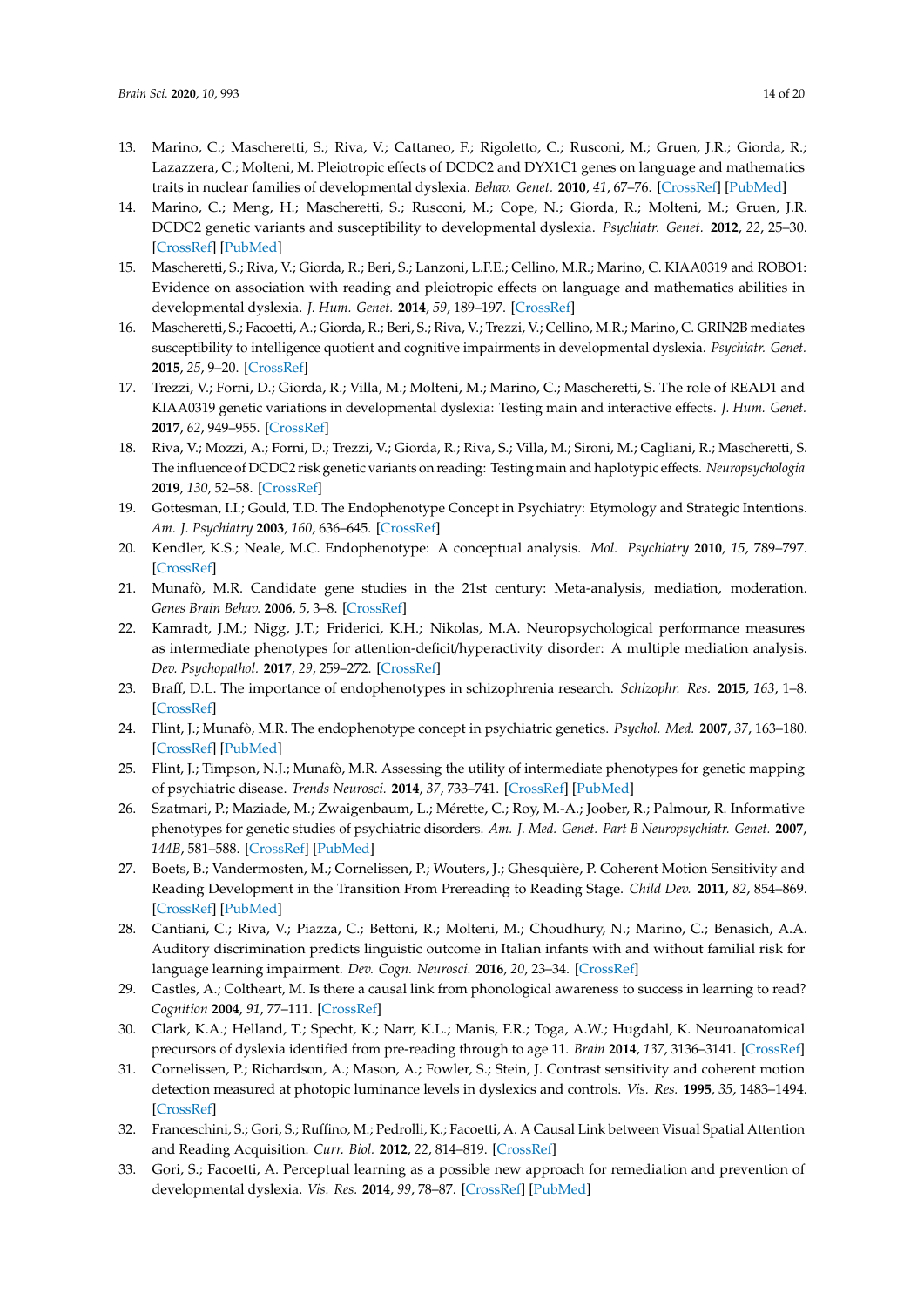- 34. Gori, S.; Facoetti, A. How the visual aspects can be crucial in reading acquisition? The intriguing case of crowding and developmental dyslexia. *J. Vis.* **2015**, *15*, 8. [\[CrossRef\]](http://dx.doi.org/10.1167/15.1.8) [\[PubMed\]](http://www.ncbi.nlm.nih.gov/pubmed/25589292)
- <span id="page-14-9"></span>35. Gori, S.; Molteni, M.; Facoetti, A. Visual Illusions: An Interesting Tool to Investigate Developmental Dyslexia and Autism Spectrum Disorder. *Front. Hum. Neurosci.* **2016**, *10*, 175. [\[CrossRef\]](http://dx.doi.org/10.3389/fnhum.2016.00175) [\[PubMed\]](http://www.ncbi.nlm.nih.gov/pubmed/27199702)
- <span id="page-14-4"></span>36. Gori, S.; Seitz, A.R.; Ronconi, L.; Franceschini, S.; Facoetti, A. Multiple Causal Links Between Magnocellular–Dorsal Pathway Deficit and Developmental Dyslexia. *Cereb. Cortex* **2016**, *26*, 4356–4369. [\[CrossRef\]](http://dx.doi.org/10.1093/cercor/bhv206) [\[PubMed\]](http://www.ncbi.nlm.nih.gov/pubmed/26400914)
- <span id="page-14-5"></span>37. Hämäläinen, J.A.; Guttorm, T.K.; Richardson, U.; Alku, P.; Lyytinen, H.; Leppänen, P.H.T. Auditory Event-Related Potentials Measured in Kindergarten Predict Later Reading Problems at School Age. *Dev. Neuropsychol.* **2013**, *38*, 550–566. [\[CrossRef\]](http://dx.doi.org/10.1080/87565641.2012.718817) [\[PubMed\]](http://www.ncbi.nlm.nih.gov/pubmed/24219695)
- 38. Hari, R.; Renvall, H. Impaired processing of rapid stimulus sequences in dyslexia. *Trends Cogn. Sci.* **2001**, *5*, 525–532. [\[CrossRef\]](http://dx.doi.org/10.1016/S1364-6613(00)01801-5)
- 39. Hornickel, J.; Kraus, N. Unstable Representation of Sound: A Biological Marker of Dyslexia. *J. Neurosci.* **2013**, *33*, 3500–3504. [\[CrossRef\]](http://dx.doi.org/10.1523/JNEUROSCI.4205-12.2013)
- 40. Kevan, A.; Pammer, K. Predicting early reading skills from pre-reading measures of dorsal stream functioning. *Neuropsychologia* **2009**, *47*, 3174–3181. [\[CrossRef\]](http://dx.doi.org/10.1016/j.neuropsychologia.2009.07.016)
- 41. Lallier, M.; Donnadieu, S.; Valdois, S. Investigating the role of visual and auditory search in reading and developmental dyslexia. *Front. Hum. Neurosci.* **2013**, *7*, 597. [\[CrossRef\]](http://dx.doi.org/10.3389/fnhum.2013.00597)
- <span id="page-14-6"></span>42. Leppänen, P.H.T.; Hämäläinen, J.A.; Salminen, H.K.; Eklund, K.M.; Guttorm, T.K.; Lohvansuu, K.; Puolakanaho, A.; Lyytinen, H. Newborn brain event-related potentials revealing atypical processing of sound frequency and the subsequent association with later literacy skills in children with familial dyslexia. *Cortex* **2010**, *46*, 1362–1376. [\[CrossRef\]](http://dx.doi.org/10.1016/j.cortex.2010.06.003) [\[PubMed\]](http://www.ncbi.nlm.nih.gov/pubmed/20656284)
- <span id="page-14-2"></span>43. Lervåg, A.; Hulme, C. Rapid Automatized Naming (RAN) Taps a Mechanism That Places Constraints on the Development of Early Reading Fluency. *Psychol. Sci.* **2009**, *20*, 1040–1048. [\[CrossRef\]](http://dx.doi.org/10.1111/j.1467-9280.2009.02405.x) [\[PubMed\]](http://www.ncbi.nlm.nih.gov/pubmed/19619178)
- 44. Molfese, D.L. Predicting Dyslexia at 8 Years of Age Using Neonatal Brain Responses. *Brain Lang.* **2000**, *72*, 238–245. [\[CrossRef\]](http://dx.doi.org/10.1006/brln.2000.2287) [\[PubMed\]](http://www.ncbi.nlm.nih.gov/pubmed/10764519)
- 45. Norton, E.S.; Wolf, M. Rapid Automatized Naming (RAN) and Reading Fluency: Implications for Understanding and Treatment of Reading Disabilities. *Annu. Rev. Psychol.* **2012**, *63*, 427–452. [\[CrossRef\]](http://dx.doi.org/10.1146/annurev-psych-120710-100431)
- <span id="page-14-3"></span>46. Plaza, M.; Cohen, H. The contribution of phonological awareness and visual attention in early reading and spelling. *Dyslexia* **2007**, *13*, 67–76. [\[CrossRef\]](http://dx.doi.org/10.1002/dys.330)
- <span id="page-14-7"></span>47. Stein, J.F. The current status of the magnocellular theory of developmental dyslexia. *Neuropsychologia* **2019**, *130*, 66–77. [\[CrossRef\]](http://dx.doi.org/10.1016/j.neuropsychologia.2018.03.022)
- <span id="page-14-8"></span>48. Van Der Leij, A.; Van Bergen, E.; Van Zuijen, T.L.; De Jong, P.; Maurits, N.M.; Maassen, B.A.M. Precursors of Developmental Dyslexia: An Overview of the Longitudinal Dutch Dyslexia Programme Study. *Dyslexia* **2013**, *19*, 191–213. [\[CrossRef\]](http://dx.doi.org/10.1002/dys.1463)
- 49. Vandermosten, M.; Boets, B.; Luts, H.; Poelmans, H.; Golestani, N.; Wouters, J.; Ghesquière, P. Adults with dyslexia are impaired in categorizing speech and nonspeech sounds on the basis of temporal cues. *Proc. Natl. Acad. Sci. USA* **2010**, *107*, 10389–10394. [\[CrossRef\]](http://dx.doi.org/10.1073/pnas.0912858107)
- <span id="page-14-0"></span>50. Vidyasagar, T.R.; Pammer, K. Dyslexia: A deficit in visuo-spatial attention, not in phonological processing. *Trends Cogn. Sci.* **2010**, *14*, 57–63. [\[CrossRef\]](http://dx.doi.org/10.1016/j.tics.2009.12.003)
- <span id="page-14-1"></span>51. Mascheretti, S.; Gori, S.; Trezzi, V.; Ruffino, M.; Facoetti, A.; Marino, C. Visual motion and rapid auditory processing are solid endophenotypes of developmental dyslexia. *Genes Brain Behav.* **2018**, *17*, 70–81. [\[CrossRef\]](http://dx.doi.org/10.1111/gbb.12409)
- 52. Brewer, C.C.; Zalewski, C.K.; King, K.; Zobay, O.; Riley, A.; Ferguson, M.; Bird, J.E.; McCabe, M.M.; Hood, L.J.; Drayna, D.; et al. Heritability of non-speech auditory processing skills. *Eur. J. Hum. Genet.* **2016**, *24*, 1137–1144. [\[CrossRef\]](http://dx.doi.org/10.1038/ejhg.2015.277) [\[PubMed\]](http://www.ncbi.nlm.nih.gov/pubmed/26883091)
- 53. Byrne, B.; Wadsworth, S.; Corley, R.; Samuelsson, S.; Quain, P.; DeFries, J.C.; Willcutt, E.; Olson, R.K. Longitudinal Twin Study of Early Literacy Development: Preschool and Kindergarten Phases. *Sci. Stud. Read.* **2005**, *9*, 219–235. [\[CrossRef\]](http://dx.doi.org/10.1207/s1532799xssr0903_3)
- 54. Davis, C.J.; Knopik, V.S.; Olson, R.K.; Wadsworth, S.J.; DeFries, J.C. Genetic and environmental influences on rapid naming and reading ability: A twin study. *Ann. Dyslexia* **2001**, *51*, 231–247. [\[CrossRef\]](http://dx.doi.org/10.1007/s11881-001-0012-3)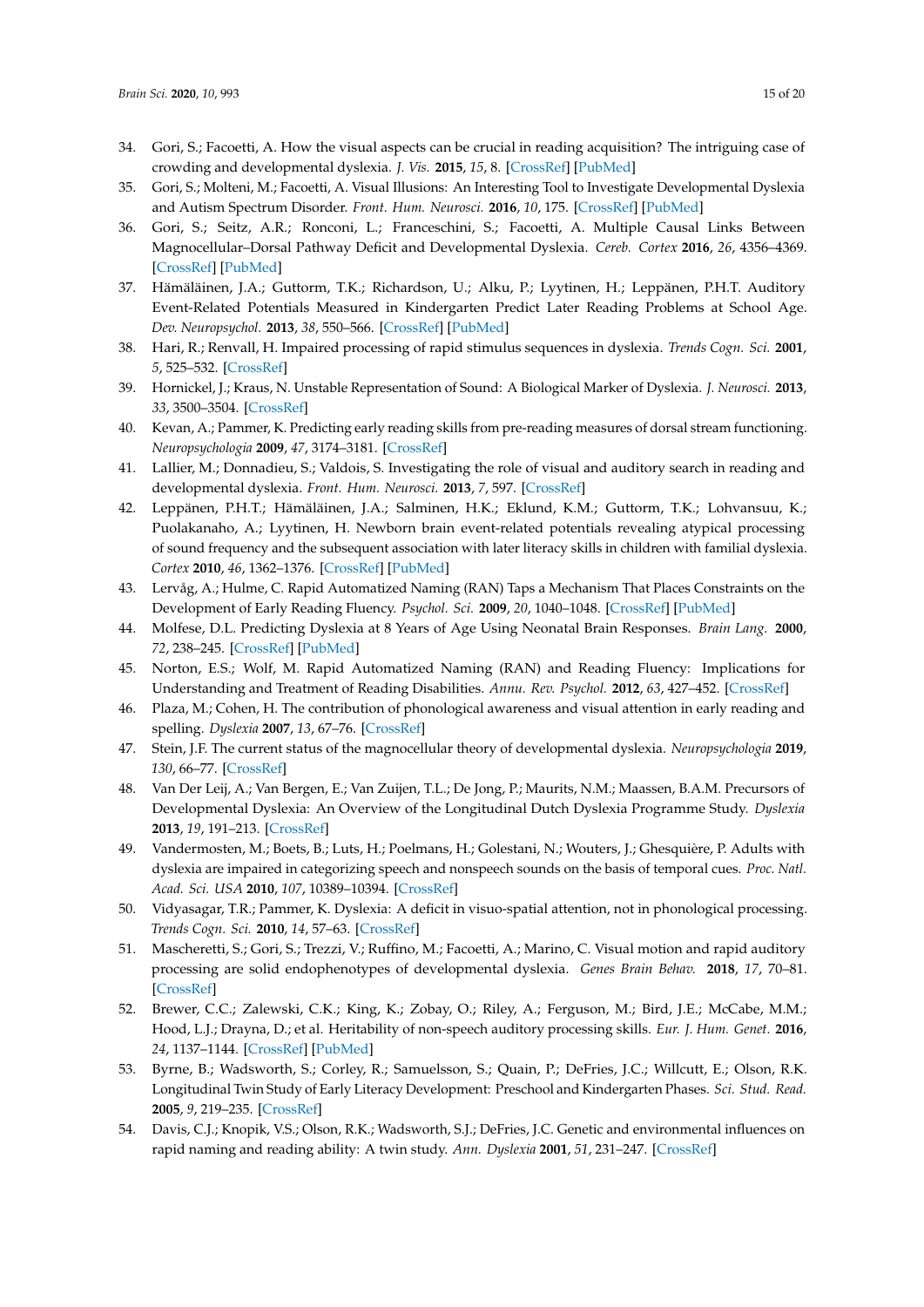- 55. Olson, R.K.; Hulslander, J.; Christopher, M.; Keenan, J.M.; Wadsworth, S.J.; Willcutt, E.G.; Pennington, B.F.; DeFries, J.C. Genetic and environmental influences on writing and their relations to language and reading. *Ann. Dyslexia* **2013**, *63*, 25–43. [\[CrossRef\]](http://dx.doi.org/10.1007/s11881-011-0055-z)
- 56. Petrill, S.A.; Deater-Deckard, K.; Thompson, L.A.; De Thorne, L.S.; Schatschneider, C. Reading skills in early readers: Genetic and shared environmental influences. *J. Learn. Disabil.* **2006**, *39*, 48–55. [\[CrossRef\]](http://dx.doi.org/10.1177/00222194060390010501)
- <span id="page-15-0"></span>57. Willcutt, E.G.; Pennington, B.F.; Duncan, L.; Smith, S.D.; Keenan, J.M.; Wadsworth, S.; DeFries, J.C.; Olson, R.K. Understanding the Complex Etiologies of Developmental Disorders: Behavioral and Molecular Genetic Approaches. *J. Dev. Behav. Pediatr.* **2010**, *31*, 533–544. [\[CrossRef\]](http://dx.doi.org/10.1097/DBP.0b013e3181ef42a1)
- <span id="page-15-1"></span>58. Cicchini, G.M.; Marino, C.; Mascheretti, S.; Perani, D.; Morrone, M.C. Strong Motion Deficits in Dyslexia Associated with DCDC2 Gene Alteration. *J. Neurosci.* **2015**, *35*, 8059–8064. [\[CrossRef\]](http://dx.doi.org/10.1523/JNEUROSCI.5077-14.2015)
- <span id="page-15-2"></span>59. Gori, S.; Mascheretti, S.; Giora, E.; Ronconi, L.; Ruffino, M.; Quadrelli, E.; Facoetti, A.; Marino, C. The DCDC2 Intron 2 Deletion Impairs Illusory Motion Perception Unveiling the Selective Role of Magnocellular-Dorsal Stream in Reading (Dis)ability. *Cereb. Cortex* **2015**, *25*, 1685–1695. [\[CrossRef\]](http://dx.doi.org/10.1093/cercor/bhu234)
- <span id="page-15-3"></span>60. Wigg, K.G.; Couto, J.M.; Feng, Y.; Anderson, B.; Cate-Carter, T.D.; Macciardi, F.; Tannock, R.; Lovett, M.W.; Humphries, T.W.; Barr, C.L. Support for EKN1 as the susceptibility locus for dyslexia on 15q21. *Mol. Psychiatry* **2004**, *9*, 1111–1121. [\[CrossRef\]](http://dx.doi.org/10.1038/sj.mp.4001543)
- <span id="page-15-4"></span>61. Rendall, A.R.; Tarkar, A.; Contreras-Mora, H.M.; LoTurco, J.J.; Fitch, R.H. Deficits in learning and memory in mice with a mutation of the candidate dyslexia susceptibility gene Dyx1c. *Brain Lang.* **2017**, *172*, 30–38. [\[CrossRef\]](http://dx.doi.org/10.1016/j.bandl.2015.04.008)
- <span id="page-15-5"></span>62. Szalkowski, C.E.; Booker, A.B.; Truong, N.T.; Threlkeld, S.W.; Rosen, G.D.; Fitch, R.H. Knockdown of the candidate dyslexia susceptibility gene homolog dyx1c1 in rodents: Effects on auditory processing, visual attention, and cortical and thalamic anatomy. *Dev. Neurosci.* **2013**, *35*, 50–68. [\[CrossRef\]](http://dx.doi.org/10.1159/000348431) [\[PubMed\]](http://www.ncbi.nlm.nih.gov/pubmed/23594585)
- <span id="page-15-6"></span>63. Threlkeld, S.W.; McClure, M.M.; Bai, J.; Wang, Y.; LoTurco, J.J.; Rosen, G.D.; Fitch, R.H. Developmental disruptions and behavioral impairments in rats following in utero RNAi of Dyx1c1. *Brain Res. Bull.* **2007**, *71*, 508–514. [\[CrossRef\]](http://dx.doi.org/10.1016/j.brainresbull.2006.11.005) [\[PubMed\]](http://www.ncbi.nlm.nih.gov/pubmed/17259020)
- <span id="page-15-7"></span>64. Centanni, T.M.; Booker, A.B.; Sloan, A.M.; Chen, F.; Maher, B.J.; Carraway, R.S.; Khodaparast, N.; Rennaker, R.; LoTurco, J.J.; Kilgard, M.P. Knockdown of the Dyslexia-Associated Gene Kiaa0319 Impairs Temporal Responses to Speech Stimuli in Rat Primary Auditory Cortex. *Cereb. Cortex* **2014**, *24*, 1753–1766. [\[CrossRef\]](http://dx.doi.org/10.1093/cercor/bht028) [\[PubMed\]](http://www.ncbi.nlm.nih.gov/pubmed/23395846)
- <span id="page-15-8"></span>65. Truong, D.T.; Che, A.; Rendall, A.R.; Szalkowski, C.E.; LoTurco, J.J.; Galaburda, A.M.; Fitch, R.H. Mutation ofDcdc2in mice leads to impairments in auditory processing and memory ability. *Genes Brain Behav.* **2014**, *13*, 802–811. [\[CrossRef\]](http://dx.doi.org/10.1111/gbb.12170) [\[PubMed\]](http://www.ncbi.nlm.nih.gov/pubmed/25130614)
- <span id="page-15-9"></span>66. Centanni, T.M.; Booker, A.B.; Chen, F.; Sloan, A.M.; Carraway, R.S.; Rennaker, R.L.; LoTurco, J.J.; Kilgard, M.P. Knockdown of Dyslexia-Gene Dcdc2 Interferes with Speech Sound Discrimination in Continuous Streams. *J. Neurosci.* **2017**, *36*, 4895–4906. [\[CrossRef\]](http://dx.doi.org/10.1523/JNEUROSCI.4202-15.2016)
- <span id="page-15-10"></span>67. Che, A.; Girgenti, M.J.; LoTurco, J.J. The dyslexia-associated gene DCDC2 is required for spike-timing precision in mouse neocortex. *Biol. Psychiatry* **2013**, *76*, 387–396. [\[CrossRef\]](http://dx.doi.org/10.1016/j.biopsych.2013.08.018)
- <span id="page-15-11"></span>68. Che, F.; Zhang, Y.; Wang, G.; Heng, X.; Liu, S.; Du, Y. The role of GRIN2B in Tourette syndrome: Results from a transmission disequilibrium study. *J. A*ff*ect. Disord.* **2015**, *187*, 62–65. [\[CrossRef\]](http://dx.doi.org/10.1016/j.jad.2015.07.036)
- <span id="page-15-12"></span>69. Hayes, A.F. *Introduction to Mediation, Moderation, and Conditional Process Analysis: A Regression-Based Approach*; Guilford Press: New York, NY, USA, 2013.
- <span id="page-15-13"></span>70. Preacher, K.J.; Hayes, A.F. Asymptotic and resampling strategies for assessing and comparing indirect effects in multiple mediator models. *Behav. Res. Methods* **2008**, *40*, 879–891. [\[CrossRef\]](http://dx.doi.org/10.3758/BRM.40.3.879)
- <span id="page-15-14"></span>71. Facoetti, A.; Trussardi, A.N.; Ruffino, M.; Lorusso, M.L.; Cattaneo, C.; Galli, R.; Molteni, M.; Zorzi, M. Multisensory Spatial Attention Deficits Are Predictive of Phonological Decoding Skills in Developmental Dyslexia. *J. Cogn. Neurosci.* **2010**, *22*, 1011–1025. [\[CrossRef\]](http://dx.doi.org/10.1162/jocn.2009.21232)
- <span id="page-15-15"></span>72. Cornoldi, C.; Colpo, G.; Gruppo, M.T. *Prove di Lettura MT per la Scuola Elementare—2*; Organizzazioni Speciali: Firenze, Italy, 1998.
- <span id="page-15-16"></span>73. Sartori, S.; Job, R.; Tressoldi, P.E. *Batteria per la Valutazione Della Dislessia e Della Disortografia Evolutiva*; Organizzazioni Speciali: Firenze, Italy, 1995.
- <span id="page-15-17"></span>74. Muthén, L.K.; Muthén, B. *Mplus User's Guide*, 7th ed.; Muthén & Muthén: Los Angeles, CA, USA, 2014.
- <span id="page-15-18"></span>75. Fritz, M.S.; MacKinnon, D.P. Required Sample Size to Detect the Mediated Effect. *Psychol. Sci.* **2007**, *18*, 233–239. [\[CrossRef\]](http://dx.doi.org/10.1111/j.1467-9280.2007.01882.x)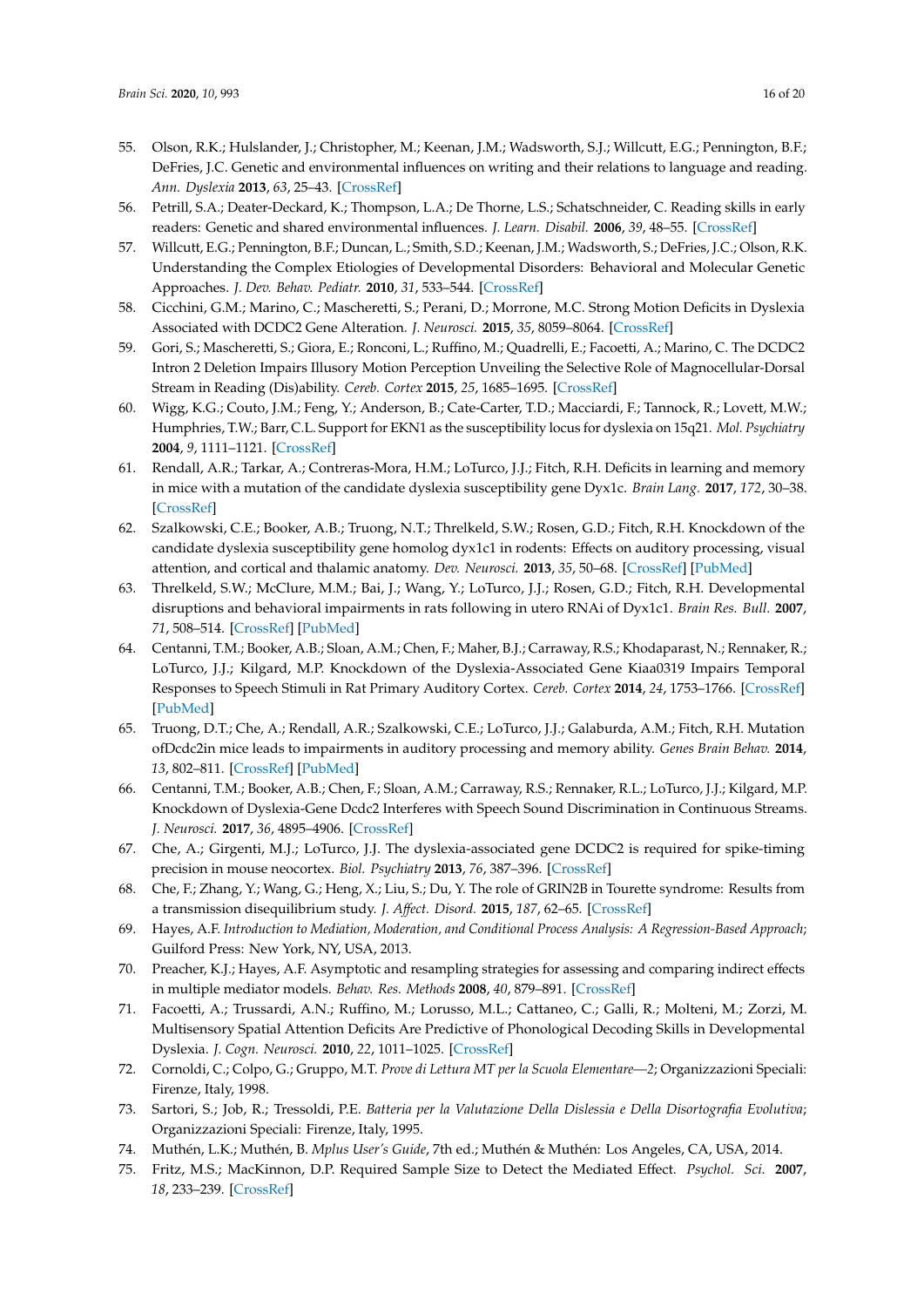- <span id="page-16-0"></span>76. Tofighi, D.; MacKinnon, D.P. RMediation: An R package for mediation analysis confidence intervals. *Behav. Res. Methods* **2011**, *43*, 692–700. [\[CrossRef\]](http://dx.doi.org/10.3758/s13428-011-0076-x) [\[PubMed\]](http://www.ncbi.nlm.nih.gov/pubmed/21487904)
- <span id="page-16-1"></span>77. Pennington, B.F. From single to multiple deficit models of developmental disorders. *Cognition* **2006**, *101*, 385–413. [\[CrossRef\]](http://dx.doi.org/10.1016/j.cognition.2006.04.008) [\[PubMed\]](http://www.ncbi.nlm.nih.gov/pubmed/16844106)
- <span id="page-16-2"></span>78. McGrath, L.M.; Peterson, R.L.; Pennington, B.F. The Multiple Deficit Model: Progress, Problems, and Prospects. *Sci. Stud. Read.* **2020**, *24*, 7–13. [\[CrossRef\]](http://dx.doi.org/10.1080/10888438.2019.1706180) [\[PubMed\]](http://www.ncbi.nlm.nih.gov/pubmed/32440085)
- <span id="page-16-3"></span>79. Archer, K.; Pammer, K.; Vidyasagar, T.R. A Temporal Sampling Basis for Visual Processing in Developmental Dyslexia. *Front. Hum. Neurosci.* **2020**, *14*, 213. [\[CrossRef\]](http://dx.doi.org/10.3389/fnhum.2020.00213) [\[PubMed\]](http://www.ncbi.nlm.nih.gov/pubmed/32733217)
- <span id="page-16-7"></span>80. Boets, B.; Wouters, J.; Van Wieringen, A.; De Smedt, B.; Ghesquière, P. Modelling relations between sensory processing, speech perception, orthographic and phonological ability, and literacy achievement. *Brain Lang.* **2008**, *106*, 29–40. [\[CrossRef\]](http://dx.doi.org/10.1016/j.bandl.2007.12.004) [\[PubMed\]](http://www.ncbi.nlm.nih.gov/pubmed/18207564)
- 81. Lawton, T. Improving Dorsal Stream Function in Dyslexics by Training Figure/Ground Motion Discrimination Improves Attention, Reading Fluency, and Working Memory. *Front. Hum. Neurosci.* **2016**, *10*, 397. [\[CrossRef\]](http://dx.doi.org/10.3389/fnhum.2016.00397)
- <span id="page-16-5"></span>82. Stein, J. The magnocellular theory of developmental dyslexia. *Dyslexia* **2001**, *7*, 12–36. [\[CrossRef\]](http://dx.doi.org/10.1002/dys.186)
- <span id="page-16-6"></span>83. Stein, J.; Talcott, J. Impaired neuronal timing in developmental dyslexia—the magnocellular hypothesis. *Dyslexia* **1999**, *5*, 59–77. [\[CrossRef\]](http://dx.doi.org/10.1002/(SICI)1099-0909(199906)5:2<59::AID-DYS134>3.0.CO;2-F)
- <span id="page-16-8"></span>84. Stein, J. To see but not to read; the magnocellular theory of dyslexia. *Trends Neurosci.* **1997**, *20*, 147–152. [\[CrossRef\]](http://dx.doi.org/10.1016/S0166-2236(96)01005-3)
- <span id="page-16-10"></span>85. Talcott, J.B.; Hansen, P.C.; Assoku, E.L.; Stein, J.F. Visual motion sensitivity in dyslexia: Evidence for temporal and energy integration deficits. *Neuropsychologia* **2000**, *38*, 935–943. [\[CrossRef\]](http://dx.doi.org/10.1016/S0028-3932(00)00020-8)
- <span id="page-16-9"></span>86. Talcott, J.B.; Witton, C.; Hebb, G.S.; Stoodley, C.J.; Westwood, E.A.; France, S.J.; Hansen, P.C.; Stein, J.F. On the relationship between dynamic visual and auditory processing and literacy skills; results from a large primary-school study. *Dyslexia* **2002**, *8*, 204–225. [\[CrossRef\]](http://dx.doi.org/10.1002/dys.224) [\[PubMed\]](http://www.ncbi.nlm.nih.gov/pubmed/12455851)
- 87. Snowling, M.J.; Hulme, C. Annual Research Review: Reading disorders revisited—The critical importance of oral language. *J. Child Psychol. Psychiatry* **2020**. [\[CrossRef\]](http://dx.doi.org/10.1111/jcpp.13324) [\[PubMed\]](http://www.ncbi.nlm.nih.gov/pubmed/32956509)
- <span id="page-16-4"></span>88. Goswami, U. The neural basis of dyslexia may originate in primary auditory cortex. *Brain* **2014**, *137*, 3100–3102. [\[CrossRef\]](http://dx.doi.org/10.1093/brain/awu296) [\[PubMed\]](http://www.ncbi.nlm.nih.gov/pubmed/25413932)
- <span id="page-16-11"></span>89. Stein, J.F. Dyslexia: The Role of Vision and Visual Attention. *Curr. Dev. Disord. Rep.* **2014**, *1*, 267–280. [\[CrossRef\]](http://dx.doi.org/10.1007/s40474-014-0030-6)
- <span id="page-16-12"></span>90. Pammer, K.; Hansen, P.C.; Holliday, I.; Cornelissen, P. Attentional shifting and the role of the dorsal pathway in visual word recognition. *Neuropsychologia* **2006**, *44*, 2926–2936. [\[CrossRef\]](http://dx.doi.org/10.1016/j.neuropsychologia.2006.06.028)
- 91. Renvall, H.; Hari, R. Auditory Cortical Responses to Speech-Like Stimuli in Dyslexic Adults. *J. Cogn. Neurosci.* **2002**, *14*, 757–768. [\[CrossRef\]](http://dx.doi.org/10.1162/08989290260138654)
- 92. Vidyasagar, T.R. Reading into neuronal oscillations in the visual system: Implications for developmental dyslexia. *Front. Hum. Neurosci.* **2013**, *7*, 811. [\[CrossRef\]](http://dx.doi.org/10.3389/fnhum.2013.00811)
- <span id="page-16-13"></span>93. Vidyasagar, T.R.; Pammer, K. Impaired visual search in dyslexia relates to the role of the magnocellular pathway in attention. *NeuroReport* **1999**, *10*, 1283–1287. [\[CrossRef\]](http://dx.doi.org/10.1097/00001756-199904260-00024)
- <span id="page-16-14"></span>94. Denison, R.N.; Vu, A.T.; Yacoub, E.; Feinberg, D.A.; Silver, M.A. Functional mapping of the magnocellular and parvocellular subdivisions of human LGN. *NeuroImage* **2014**, *102*, 358–369. [\[CrossRef\]](http://dx.doi.org/10.1016/j.neuroimage.2014.07.019)
- 95. Eden, G.F.; VanMeter, J.W.; Rumsey, J.M.; Maisog, J.M.; Woods, R.P.; Zeffiro, T.A. Abnormal processing of visual motion in dyslexia revealed by functional brain imaging. *Nat. Cell Biol.* **1996**, *382*, 66–69. [\[CrossRef\]](http://dx.doi.org/10.1038/382066a0)
- <span id="page-16-15"></span>96. Zhang, P.; Zhou, H.; Wen, W.; He, S. Layer-specific response properties of the human lateral geniculate nucleus and superior colliculus. *NeuroImage* **2015**, *111*, 159–166. [\[CrossRef\]](http://dx.doi.org/10.1016/j.neuroimage.2015.02.025) [\[PubMed\]](http://www.ncbi.nlm.nih.gov/pubmed/25703830)
- <span id="page-16-16"></span>97. Belin, P.; Zatorre, R.J. 'What', 'where' and 'how' in auditory cortex. *Nat. Neurosci.* **2000**, *3*, 965–966. [\[CrossRef\]](http://dx.doi.org/10.1038/79890) [\[PubMed\]](http://www.ncbi.nlm.nih.gov/pubmed/11017161)
- 98. Kaas, J.H.; Hackett, T.A. 'What' and 'where' processing in auditory cortex. *Nat. Neurosci.* **1999**, *2*, 1045–1047. [\[CrossRef\]](http://dx.doi.org/10.1038/15967) [\[PubMed\]](http://www.ncbi.nlm.nih.gov/pubmed/10570476)
- 99. Maeder, P.P.; Meuli, R.A.; Adriani, M.; Bellmann, A.; Fornari, E.; Thiran, J.-P.; Pittet, A.; Clarke, S. Distinct Pathways Involved in Sound Recognition and Localization: A Human fMRI Study. *NeuroImage* **2001**, *14*, 802–816. [\[CrossRef\]](http://dx.doi.org/10.1006/nimg.2001.0888) [\[PubMed\]](http://www.ncbi.nlm.nih.gov/pubmed/11554799)
- 100. Romanski, L.M.; Tian, B.; Fritz, J.; Mishkin, M.; Goldman-Rakic, P.S.; Rauschecker, J.P. Dual streams of auditory afferents target multiple domains in the primate prefrontal cortex. *Nat. Neurosci.* **1999**, *2*, 1131–1136. [\[CrossRef\]](http://dx.doi.org/10.1038/16056) [\[PubMed\]](http://www.ncbi.nlm.nih.gov/pubmed/10570492)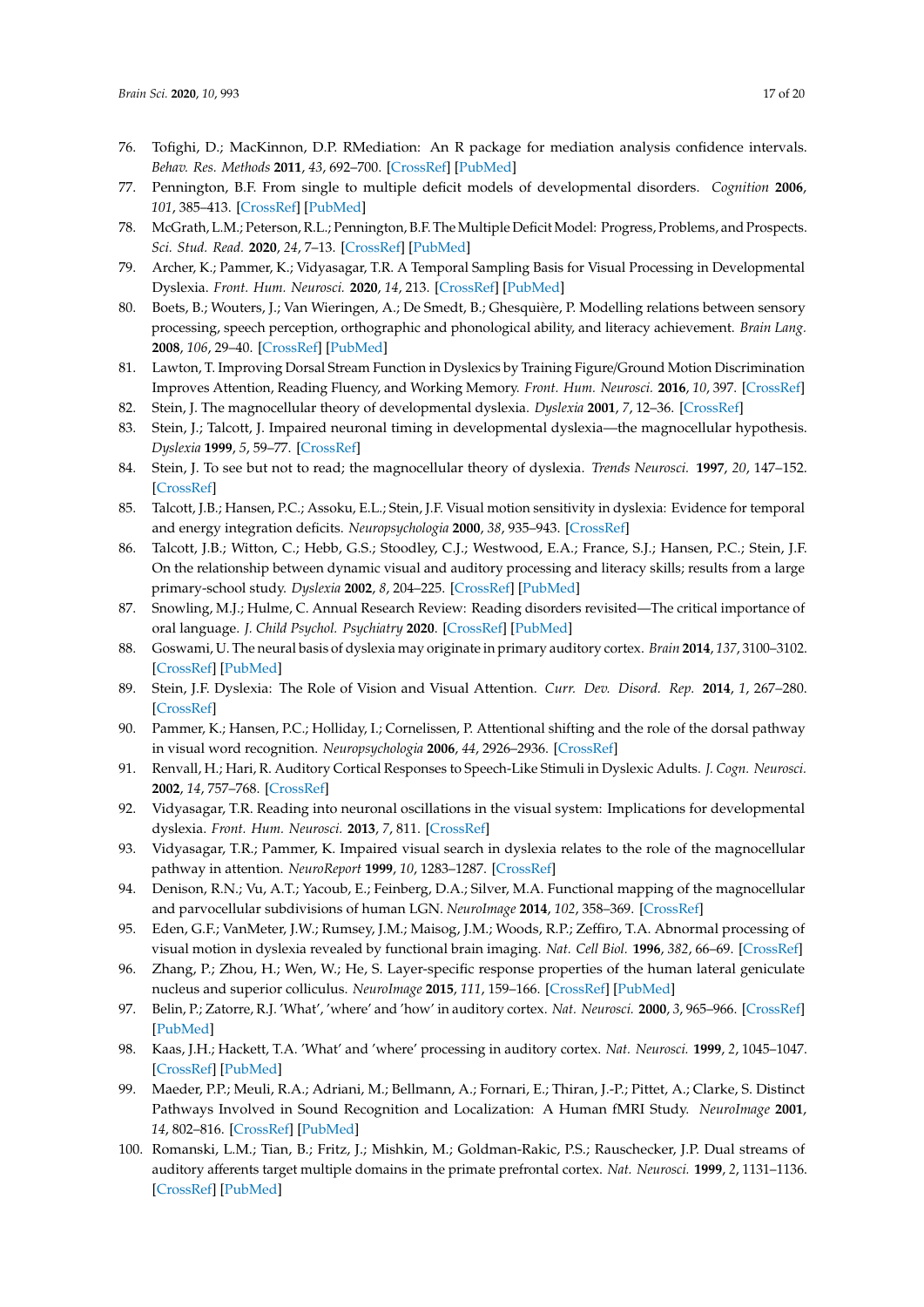- <span id="page-17-0"></span>101. Zatorre, R.J. Spectral and Temporal Processing in Human Auditory Cortex. *Cereb. Cortex* **2001**, *11*, 946–953. [\[CrossRef\]](http://dx.doi.org/10.1093/cercor/11.10.946)
- <span id="page-17-1"></span>102. Frey, A.; François, C.; Chobert, J.; Besson, M.; Ziegler, J.C. Behavioral and electrophysiological investigation of speech perception deficits in silence, noise and envelope conditions in developmental dyslexia. *Neuropsychologia* **2019**, *130*, 3–12. [\[CrossRef\]](http://dx.doi.org/10.1016/j.neuropsychologia.2018.07.033)
- 103. Geiger, G.; Cattaneo, C.; Galli, R.; Pozzoli, U.; Lorusso, M.L.; Facoetti, A.; Molteni, M. Wide and Diffuse Perceptual Modes Characterize Dyslexics in Vision and Audition. *Perception* **2008**, *37*, 1745–1764. [\[CrossRef\]](http://dx.doi.org/10.1068/p6036)
- 104. Hancock, R.; Pugh, K.R.; Hoeft, F. Correction: Neural Noise Hypothesis of Developmental Dyslexia. *Trends Cogn. Sci.* **2017**, *21*, 909. [\[CrossRef\]](http://dx.doi.org/10.1016/j.tics.2017.08.003)
- 105. Sperling, A.J.; Lu, Z.-L.; Manis, F.R.; Seidenberg, M.S. Deficits in perceptual noise exclusion in developmental dyslexia. *Nat. Neurosci.* **2005**, *8*, 862–863. [\[CrossRef\]](http://dx.doi.org/10.1038/nn1474)
- <span id="page-17-2"></span>106. Sperling, A.J.; Lu, Z.-L.; Manis, F.R.; Seidenberg, M.S. Motion-Perception Deficits and Reading Impairment. *Psychol. Sci.* **2006**, *17*, 1047–1053. [\[CrossRef\]](http://dx.doi.org/10.1111/j.1467-9280.2006.01825.x) [\[PubMed\]](http://www.ncbi.nlm.nih.gov/pubmed/17201786)
- <span id="page-17-3"></span>107. Andrews, W.; Liapi, A.; Plachez, C.; Camurri, L.; Zhang, J.; Mori, S.; Murakami, F.; Parnavelas, J.G.; Sundaresan, V.; Richards, L.J. Robo1 regulates the development of major axon tracts and interneuron migration in the forebrain. *Development* **2006**, *133*, 2243–2252. [\[CrossRef\]](http://dx.doi.org/10.1242/dev.02379) [\[PubMed\]](http://www.ncbi.nlm.nih.gov/pubmed/16690755)
- <span id="page-17-4"></span>108. Kato, M.; Okanoya, K.; Koike, T.; Sasaki, E.; Okano, H.; Watanabe, S.; Iriki, A. Human speech- and reading-related genes display partially overlapping expression patterns in the marmoset brain. *Brain Lang.* **2014**, *133*, 26–38. [\[CrossRef\]](http://dx.doi.org/10.1016/j.bandl.2014.03.007) [\[PubMed\]](http://www.ncbi.nlm.nih.gov/pubmed/24769279)
- <span id="page-17-5"></span>109. Hannula-Jouppi, K.; Kaminen-Ahola, N.; Taipale, M.; Eklund, R.; Nopola-Hemmi, J.; Kääriäinen, H.; Kere, J. The Axon Guidance Receptor Gene ROBO1 Is a Candidate Gene for Developmental Dyslexia. *PLoS Genet.* **2005**, *1*, e50. [\[CrossRef\]](http://dx.doi.org/10.1371/journal.pgen.0010050) [\[PubMed\]](http://www.ncbi.nlm.nih.gov/pubmed/16254601)
- 110. Kidd, T.; Bland, K.S.; Goodman, C.S. Slit Is the Midline Repellent for the Robo Receptor in Drosophila. *Cell* **1999**, *96*, 785–794. [\[CrossRef\]](http://dx.doi.org/10.1016/S0092-8674(00)80589-9)
- 111. Kidd, T.; Brose, K.; Mitchell, K.J.; Fetter, R.D.; Tessier-Lavigne, M.; Goodman, C.S.; Tear, G. Roundabout Controls Axon Crossing of the CNS Midline and Defines a Novel Subfamily of Evolutionarily Conserved Guidance Receptors. *Cell* **1998**, *92*, 205–215. [\[CrossRef\]](http://dx.doi.org/10.1016/S0092-8674(00)80915-0)
- 112. Massinen, S.; Wang, J.; Laivuori, K.; Bieder, A.; Tapia-Páez, I.; Jiao, H.; Kere, J. Genomic sequencing of a dyslexia susceptibility haplotype encompassing ROBO1. *J. Neurodev. Disord.* **2016**, *8*, 1–12. [\[CrossRef\]](http://dx.doi.org/10.1186/s11689-016-9136-y)
- 113. Nguyen-Ba-Charvet, K.T.; Brose, K.; Marillat, V.; Kidd, T.; Goodman, C.S.; Tessier-Lavigne, M.; Sotelo, C.; Chédotal, A. Slit2-Mediated Chemorepulsion and Collapse of Developing Forebrain Axons. *Neuron* **1999**, *22*, 463–473. [\[CrossRef\]](http://dx.doi.org/10.1016/S0896-6273(00)80702-3)
- 114. Seeger, M.; Tear, G.; Ferres-Marco, D.; Goodman, C.S. Mutations affecting growth cone guidance in drosophila: Genes necessary for guidance toward or away from the midline. *Neuron* **1993**, *10*, 409–426. [\[CrossRef\]](http://dx.doi.org/10.1016/0896-6273(93)90330-T)
- <span id="page-17-6"></span>115. Whitford, K.L.; Marillat, V.; Stein, E.; Goodman, C.S.; Tessier-Lavigne, M.; Chédotal, A.; Ghosh, A. Regulation of Cortical Dendrite Development by Slit-Robo Interactions. *Neuron* **2002**, *33*, 47–61. [\[CrossRef\]](http://dx.doi.org/10.1016/S0896-6273(01)00566-9)
- <span id="page-17-7"></span>116. Andrews, W.D.; Barber, M.; Hernadez-Miranda, L.R.; Xian, J.; Rakic, S.; Sundaresan, V.; Rabbitts, T.H.; Pannell, R.; Rabbitts, P.; Thompson, H.; et al. The role of Slit-Robo signaling in the generation, migration and morphological differentiation of cortical interneurons. *Dev. Biol.* **2008**, *313*, 648–658. [\[CrossRef\]](http://dx.doi.org/10.1016/j.ydbio.2007.10.052) [\[PubMed\]](http://www.ncbi.nlm.nih.gov/pubmed/18054781)
- 117. Di Meglio, T.; Nguyen-Ba-Charvet, K.T.; Tessier-Lavigne, M.; Sotelo, C.; Chédotal, A. Molecular Mechanisms Controlling Midline Crossing by Precerebellar Neurons. *J. Neurosci.* **2008**, *28*, 6285–6294. [\[CrossRef\]](http://dx.doi.org/10.1523/JNEUROSCI.0078-08.2008) [\[PubMed\]](http://www.ncbi.nlm.nih.gov/pubmed/18562598)
- 118. Hernández-Miranda, L.R.; Cariboni, A.; Faux, C.; Ruhrberg, C.; Cho, J.H.; Cloutier, J.-F.; Eickholt, B.J.; Parnavelas, J.G.; Andrews, W.D. Robo1 Regulates Semaphorin Signaling to Guide the Migration of Cortical Interneurons through the Ventral Forebrain. *J. Neurosci.* **2011**, *31*, 6174–6187. [\[CrossRef\]](http://dx.doi.org/10.1523/JNEUROSCI.5464-10.2011) [\[PubMed\]](http://www.ncbi.nlm.nih.gov/pubmed/21508241)
- 119. Gonda, Y.; Andrews, W.D.; Tabata, H.; Namba, T.; Parnavelas, J.G.; Nakajima, K.; Kohsaka, S.; Hanashima, C.; Uchino, S. Robo1 Regulates the Migration and Laminar Distribution of Upper-Layer Pyramidal Neurons of the Cerebral Cortex. *Cereb. Cortex* **2013**, *23*, 1495–1508. [\[CrossRef\]](http://dx.doi.org/10.1093/cercor/bhs141) [\[PubMed\]](http://www.ncbi.nlm.nih.gov/pubmed/22661412)
- <span id="page-17-8"></span>120. Dominici, C.; Rappeneau, Q.; Zelina, P.; Fouquet, S.; Chédotal, A. Non-cell autonomous control of precerebellar neuron migration by Slits and Robos. *Development* **2018**, *145*, 150375. [\[CrossRef\]](http://dx.doi.org/10.1242/dev.150375) [\[PubMed\]](http://www.ncbi.nlm.nih.gov/pubmed/29343636)
- <span id="page-17-9"></span>121. Darki, F.; Peyrard-Janvid, M.; Matsson, H.; Kere, J.; Klingberg, T. Three Dyslexia Susceptibility Genes, DYX1C1, DCDC2, and KIAA0319, Affect Temporo-Parietal White Matter Structure. *Biol. Psychiatry* **2012**, *72*, 671–676. [\[CrossRef\]](http://dx.doi.org/10.1016/j.biopsych.2012.05.008) [\[PubMed\]](http://www.ncbi.nlm.nih.gov/pubmed/22683091)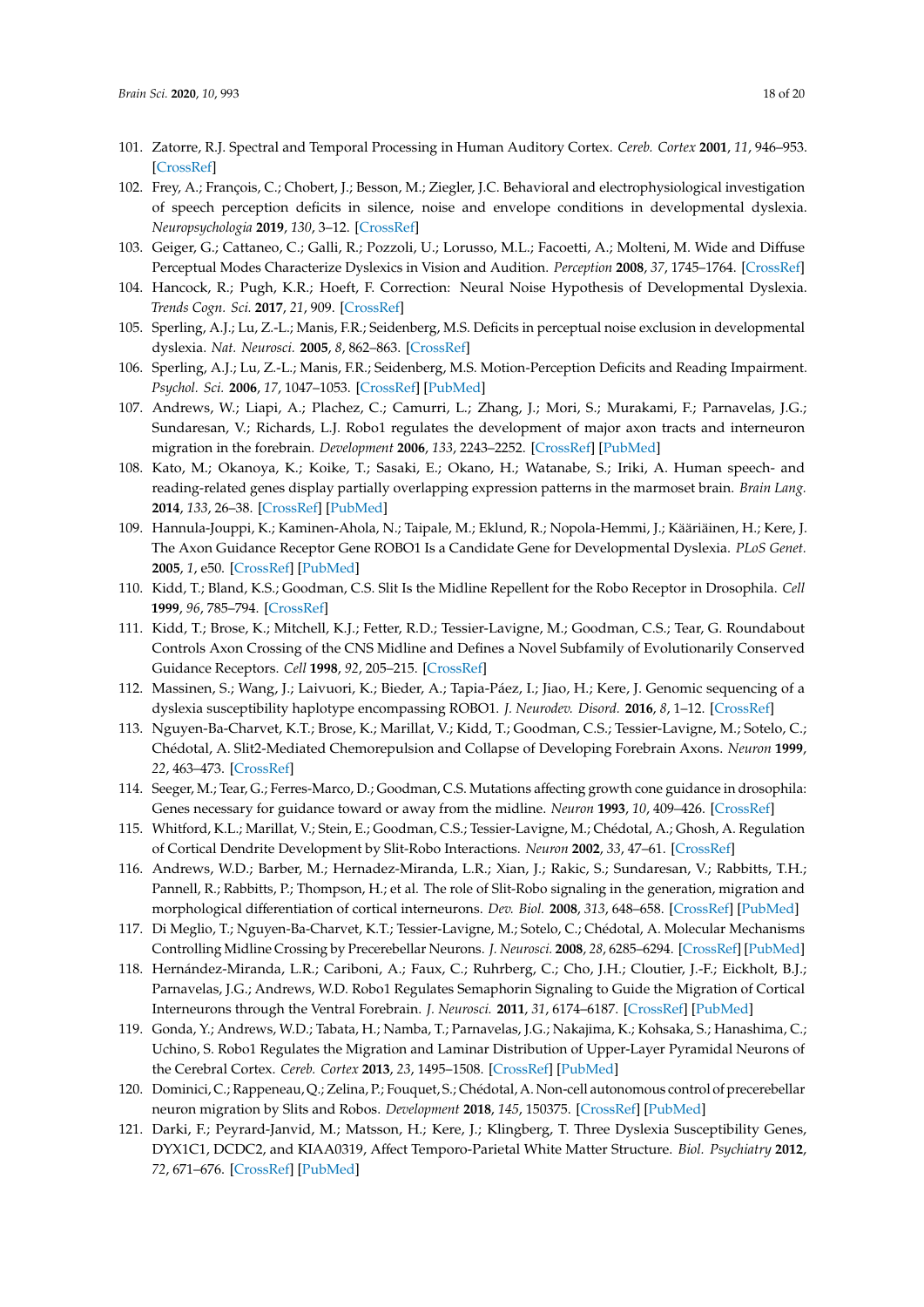- 122. Darki, F.; Peyrard-Janvid, M.; Matsson, H.; Kere, J.; Klingberg, T. DCDC2 Polymorphism Is Associated with Left Temporoparietal Gray and White Matter Structures during Development. *J. Neurosci.* **2014**, *34*, 14455–14462. [\[CrossRef\]](http://dx.doi.org/10.1523/JNEUROSCI.1216-14.2014) [\[PubMed\]](http://www.ncbi.nlm.nih.gov/pubmed/25339756)
- 123. Mascheretti, S.; Perdue, M.V.; Feng, B.; Andreola, C.; Dionne, G.; Jasińska, K.K.; Pugh, K.R.; Grigorenko, E.L.; Landi, N. From BDNF to Reading: Neural Activation and Phonological Processing as Multiple Mediators. *Behav. Brain Res.* **2020**, *396*, 112859. [\[CrossRef\]](http://dx.doi.org/10.1016/j.bbr.2020.112859)
- <span id="page-18-0"></span>124. Perdue, M.V.; Mascheretti, S.; Kornilov, S.A.; Jasińska, K.K.; Ryherd, K.; Mencl, W.E.; Frost, S.J.; Grigorenko, E.L.; Pugh, K.R.; Landi, N. Common variation within the SETBP1 gene is associated with reading-related skills and patterns of functional neural activation. *Neuropsychologia* **2019**, *130*, 44–51. [\[CrossRef\]](http://dx.doi.org/10.1016/j.neuropsychologia.2018.07.015)
- <span id="page-18-1"></span>125. Gabrieli, J.D.E. Dyslexia: A New Synergy Between Education and Cognitive Neuroscience. *Science* **2009**, *325*, 280–283. [\[CrossRef\]](http://dx.doi.org/10.1126/science.1171999)
- 126. Goswami, U. Why theories about developmental dyslexia require developmental designs. *Trends Cogn. Sci.* **2003**, *7*, 534–540. [\[CrossRef\]](http://dx.doi.org/10.1016/j.tics.2003.10.003) [\[PubMed\]](http://www.ncbi.nlm.nih.gov/pubmed/14643369)
- 127. Melby-Lervåg, M.; Lyster, S.-A.H.; Hulme, C. Phonological skills and their role in learning to read: A meta-analytic review. *Psychol. Bull.* **2012**, *138*, 322–352. [\[CrossRef\]](http://dx.doi.org/10.1037/a0026744) [\[PubMed\]](http://www.ncbi.nlm.nih.gov/pubmed/22250824)
- 128. Peterson, R.L.; Pennington, B.F. Developmental dyslexia. *Lancet* **2012**, *379*, 1997–2007. [\[CrossRef\]](http://dx.doi.org/10.1016/S0140-6736(12)60198-6)
- 129. Shaywitz, B.; Shaywitz, S.; Blachman, B.; Pugh, K.R.; Fulbright, R.K.; Skudlarski, P.; Mencl, W.; Constable, R.; Holahan, J.M.; Marchione, K.E.; et al. Development of left occipitotemporal systems for skilled reading in children after a phonologically- based intervention. *Biol. Psychiatry* **2004**, *55*, 926–933. [\[CrossRef\]](http://dx.doi.org/10.1016/j.biopsych.2003.12.019)
- <span id="page-18-2"></span>130. Snowling, M.J. From language to reading and dyslexia. *Dyslexia* **2001**, *7*, 37–46. [\[CrossRef\]](http://dx.doi.org/10.1002/dys.185)
- 131. Vellutino, F.R.; Fletcher, J.M.; Snowling, M.J.; Scanlon, D.M. Specific reading disability (dyslexia): What have we learned in the past four decades? *J. Child Psychol. Psychiatry* **2004**, *45*, 2–40. [\[CrossRef\]](http://dx.doi.org/10.1046/j.0021-9630.2003.00305.x)
- <span id="page-18-3"></span>132. De Vos, A.; Vanvooren, S.; Vanderauwera, J.; Ghesquière, P.; Wouters, J. Atypical neural synchronization to speech envelope modulations in dyslexia. *Brain Lang.* **2017**, *164*, 106–117. [\[CrossRef\]](http://dx.doi.org/10.1016/j.bandl.2016.10.002)
- <span id="page-18-4"></span>133. De Vos, A.; Vanvooren, S.; Vanderauwera, J.; Ghesquière, P.; Wouters, J. A longitudinal study investigating neural processing of speech envelope modulation rates in children with (a family risk for) dyslexia. *Cortex* **2017**, *93*, 206–219. [\[CrossRef\]](http://dx.doi.org/10.1016/j.cortex.2017.05.007)
- <span id="page-18-5"></span>134. Tam, V.; Patel, N.; Turcotte, M.; Bossé, Y.; Paré, G.; Meyre, D. Benefits and limitations of genome-wide association studies. *Nat. Rev. Genet.* **2019**, *20*, 467–484. [\[CrossRef\]](http://dx.doi.org/10.1038/s41576-019-0127-1)
- <span id="page-18-6"></span>135. Montag, C.; Ebstein, R.P.; Jawinski, P.; Markett, S. Molecular genetics in psychology and personality neuroscience: On candidate genes, genome wide scans, and new research strategies. *Neurosci. Biobehav. Rev.* **2020**, *118*, 163–174. [\[CrossRef\]](http://dx.doi.org/10.1016/j.neubiorev.2020.06.020)
- <span id="page-18-7"></span>136. Moore, S.R. Commentary: What is the case for candidate gene approaches in the era of high-throughput genomics? A response to Border and Keller (2017). *J. Child Psychol. Psychiatry* **2017**, *58*, 331–334. [\[CrossRef\]](http://dx.doi.org/10.1111/jcpp.12697) [\[PubMed\]](http://www.ncbi.nlm.nih.gov/pubmed/28194764)
- <span id="page-18-8"></span>137. MacKinnon, D.P.; Lockwood, C.M.; Williams, J. Confidence Limits for the Indirect Effect: Distribution of the Product and Resampling Methods. *Multivar. Behav. Res.* **2004**, *39*, 99–128. [\[CrossRef\]](http://dx.doi.org/10.1207/s15327906mbr3901_4) [\[PubMed\]](http://www.ncbi.nlm.nih.gov/pubmed/20157642)
- 138. MacKinnon, D.P.; Fritz, M.S.; Williams, J.; Lockwood, C.M. Distribution of the product confidence limits for the indirect effect: Program PRODCLIN. *Behav. Res. Methods* **2007**, *39*, 384–389. [\[CrossRef\]](http://dx.doi.org/10.3758/BF03193007) [\[PubMed\]](http://www.ncbi.nlm.nih.gov/pubmed/17958149)
- <span id="page-18-9"></span>139. Thoemmes, F.; MacKinnon, D.P.; Reiser, M.R. Power Analysis for Complex Mediational Designs Using Monte Carlo Methods. *Struct. Equ. Model. A Multidiscip. J.* **2010**, *17*, 510–534. [\[CrossRef\]](http://dx.doi.org/10.1080/10705511.2010.489379)
- <span id="page-18-10"></span>140. Gaab, N.; Gabrieli, J.D.; Deutsch, G.K.; Tallal, P.; Temple, E. Neural correlates of rapid auditory processing are disrupted in children with developmental dyslexia and ameliorated with training: An fMRI study. *Restor. Neurol. Neurosci.* **2007**, *25*, 295–310.
- 141. Tallal, P. Improving neural response to soundimproves reading.*Proc. Natl. Acad. Sci. USA***2012**, *109*, 16406–16407. [\[CrossRef\]](http://dx.doi.org/10.1073/pnas.1214122109)
- 142. Temple, E.; Deutsch, G.K.; Poldrack, R.A.; Miller, S.L.; Tallal, P.; Merzenich, M.M.; Gabrieli, J.D.E. Neural deficits in children with dyslexia ameliorated by behavioral remediation: Evidence from functional MRI. *Proc. Natl. Acad. Sci. USA* **2003**, *100*, 2860–2865. [\[CrossRef\]](http://dx.doi.org/10.1073/pnas.0030098100)
- 143. Franceschini, S.; Bertoni, S. Improving action video games abilities increases the phonological decoding speed and phonological short-term memory in children with developmental dyslexia. *Neuropsychologia* **2019**, *130*, 100–106. [\[CrossRef\]](http://dx.doi.org/10.1016/j.neuropsychologia.2018.10.023)